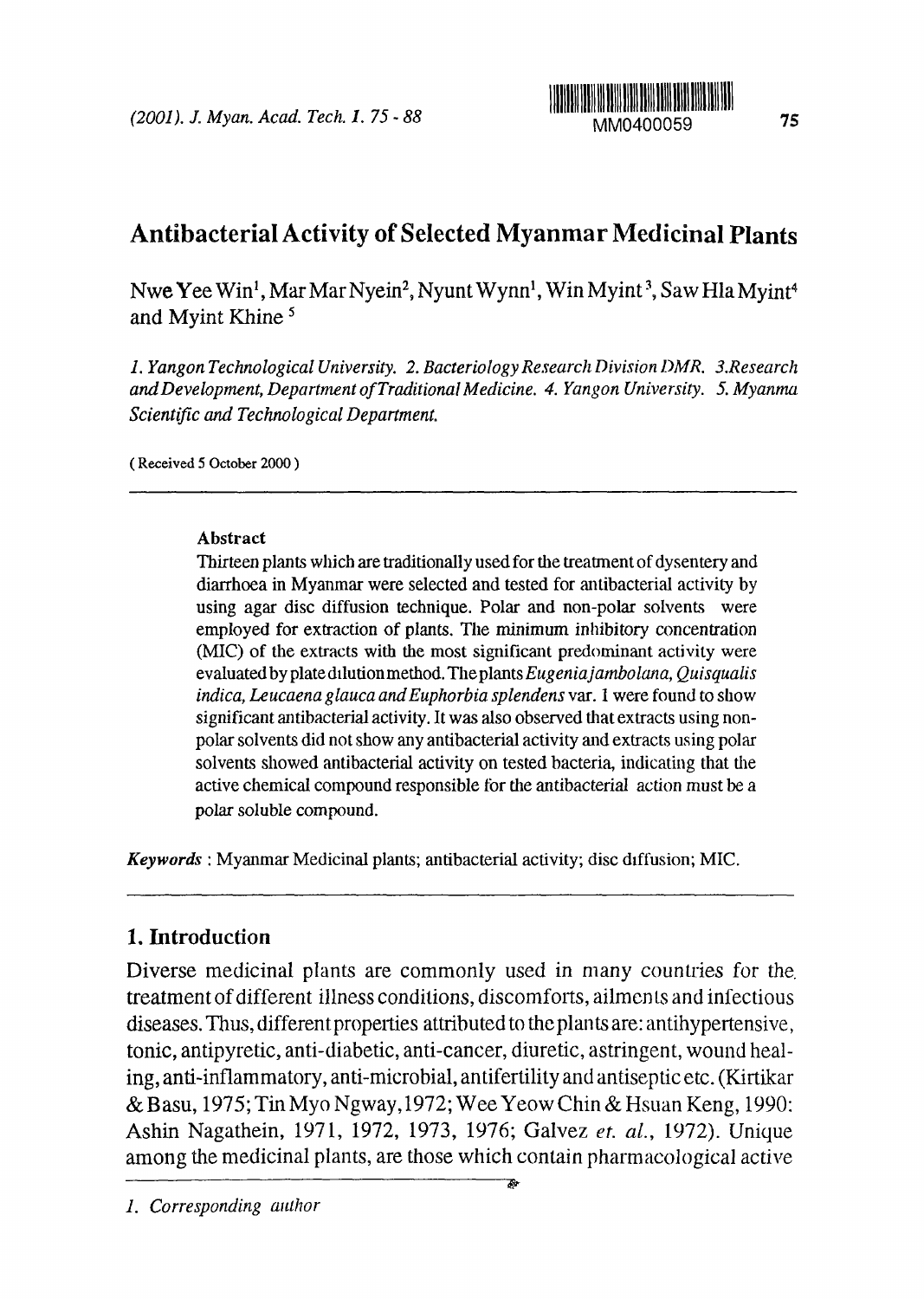constituents having antibacterial and antifungal properties. In Myanmar, in the treatment of dysentery and diarrhoea which occasionally break out in the rural areas, most of the rural people mainly rely on traditional medicinal plants rather than modern medicines. This social acceptance of herbal medicine among the majority of the people points to the fact that certain plants do have reliable curative powers, therefore noteworthy to conduct systematic and thorough investigation.

In this study thirteen indigenous plants claimed to be effective against abdominal disorders were extracted and their extracts were tsted against various strains of microorganisms. The main microorganisms employed are *Shigella and Vibrio species. In-vitro* method was adopted to evaluate the affective antibacterial activity of the extracts.

# **2. Materials and Methods**

# *Chenticals*

Most of the chemicals employed in this investigation were from British Drug House Chemical Ltd. Poole, England, Difco Laboratories, Detroit, USA, and Becton Dickson and Co., Cockeyville, USA. All the chemicals were used as obtained unless otherwise stated. Petroleum spirit having a boiling range of 42-62 °C is a product of Myanmar Petroleum Enterprise and Ethanol 95% is also a local product.

# *Plant samples*

The plant samples were collected from various localities of Yangon Division, during 1998, August to December.

Table 1 lists the common name, botanical name, family name, the part used, local method of administration, and their therapeutic use.

# *Preparation of crude extracts*

Prior to extraction, the plant samples were all air- dried. Each specific sample (i.e., flower, leaves, roots, finds) were ground and packaged. From each package, a representative sample 20 to 100g) was taken and subjected to solvent extraction. The solvents used were 95% ethanol, 50% ethanol, double distilled water, and petroleum spirit having a boiling range (42-62'C). Soxhlet apparatus was used for the extractions with petroleum sprit  $(42-62^{\circ}C)$ and 95% ethanol. Normally the extraction time was 6 hrs.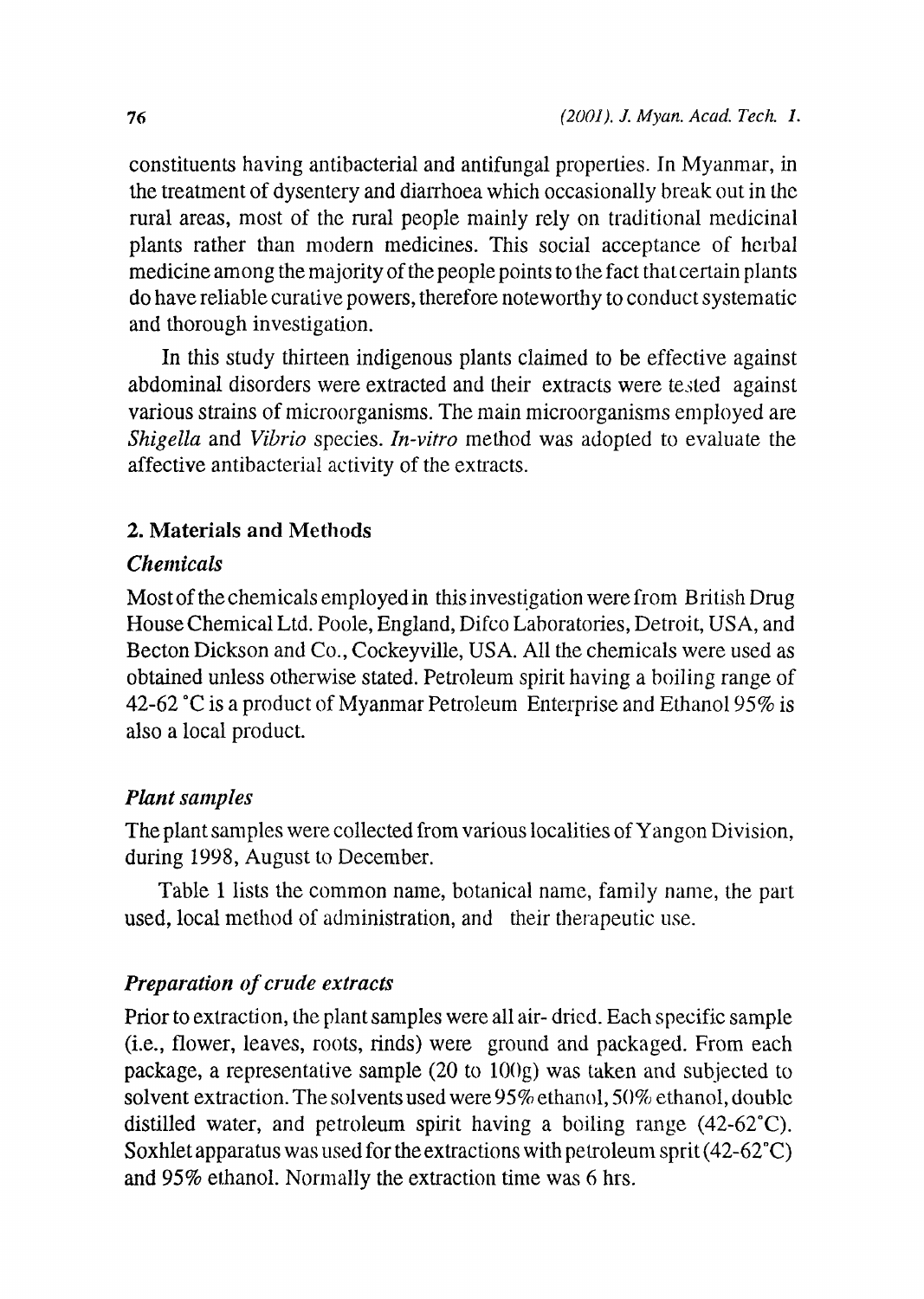Table 1. Plant materials: Local name, Scientific name, form of preparation and their uses

| $\overline{\dot{\mathsf{z}}}$ | <b>Common Name</b>             | <b>Botanical Name</b>                        | Family Name                  | Part of the<br>Plant Used | Preparation                        | Traditional uses                                          |
|-------------------------------|--------------------------------|----------------------------------------------|------------------------------|---------------------------|------------------------------------|-----------------------------------------------------------|
|                               | Shazaung tinga neah            | Euphorbia splendens var.1                    | Euphorbiaceae                | leaf                      | chew, boiled                       | dysentery, diarrhoea,<br>colic                            |
| Ń                             | Shazaung tinga neah            | Euphorbia splendens var.2                    | Euphorbiacease               | leaf                      | chew, boiled                       | dysentery, diarrhoea,                                     |
| щ.<br>$\vec{r}$               | Meekwin gamone<br>Tayoke sakar | Rhoeo discolor Hance<br>Plumeria rubra Linn. | Commelinaceae<br>Apocynaceae | flower<br>leaf            | boild, heated,<br>salad            | dysentery, haemoptysis,<br>dysentery, earache<br>colic    |
| n i vi                        | Eikemwe thee                   | Embelia robusta clarke                       | Myrsinaceae                  | fruit                     | boiled,powdered<br>salad, crushed  | bum, cough, otorrhea<br>anthelmutic                       |
|                               | Nwa myet yin                   | Cyperus species                              | Cyperaceae                   | root                      | boiled, powdered,                  | dysentery, inflammation,                                  |
| $\vec{r}$                     | Oke shit                       | <b>Aegle</b> marmelos Correa                 | Rutaceae                     | small fruit               | grind, embrocated<br>fried, boiled | scabies, suppurating<br>vomiting                          |
| ထံ                            | Yae htigayone                  | Neptunia olerace Lour.                       | Mimosaceae                   | whole plant               | fried                              | dysentery, diarrhoea,<br>sores, abscess                   |
| $\overline{\phantom{a}}$      | Bawsakine                      | Leucaena glauca Benth.                       | Mimosaceae                   | let                       | crushed, boild                     | diarrhoea, diuretic<br>hydruria                           |
| $\overline{a}$                | Mingood                        | Garcinia mangostana<br>Linn.                 | Guttiferae                   | rind                      | boild, powdered                    | dysentery, ulcers,<br>pain in the body                    |
| $\overline{11}$ .             | Htawe mhine                    | Quisqualis indica Linn                       | Combretacease                | leaf                      | salad, boiled                      | dysentery, chronic                                        |
| $\overline{12}$ .             | Thapyay                        | Eugenia jambolana Lam                        | Myrtaceae                    | leaf                      | crushed                            | suppurating sores, piles<br>dysentery, diarrhoea,         |
| $\overline{13}$ .             | Ywetkya pinpauk                | Bryophyllum calycinum                        | Crassulaceae                 | leaf                      | crushed, heated                    | diarrhoea, wound,<br>scorpion's venom<br>detoxication for |
|                               |                                | Salisb.                                      |                              |                           |                                    | furuncle, suppurating<br>sores                            |
|                               |                                |                                              |                              |                           |                                    |                                                           |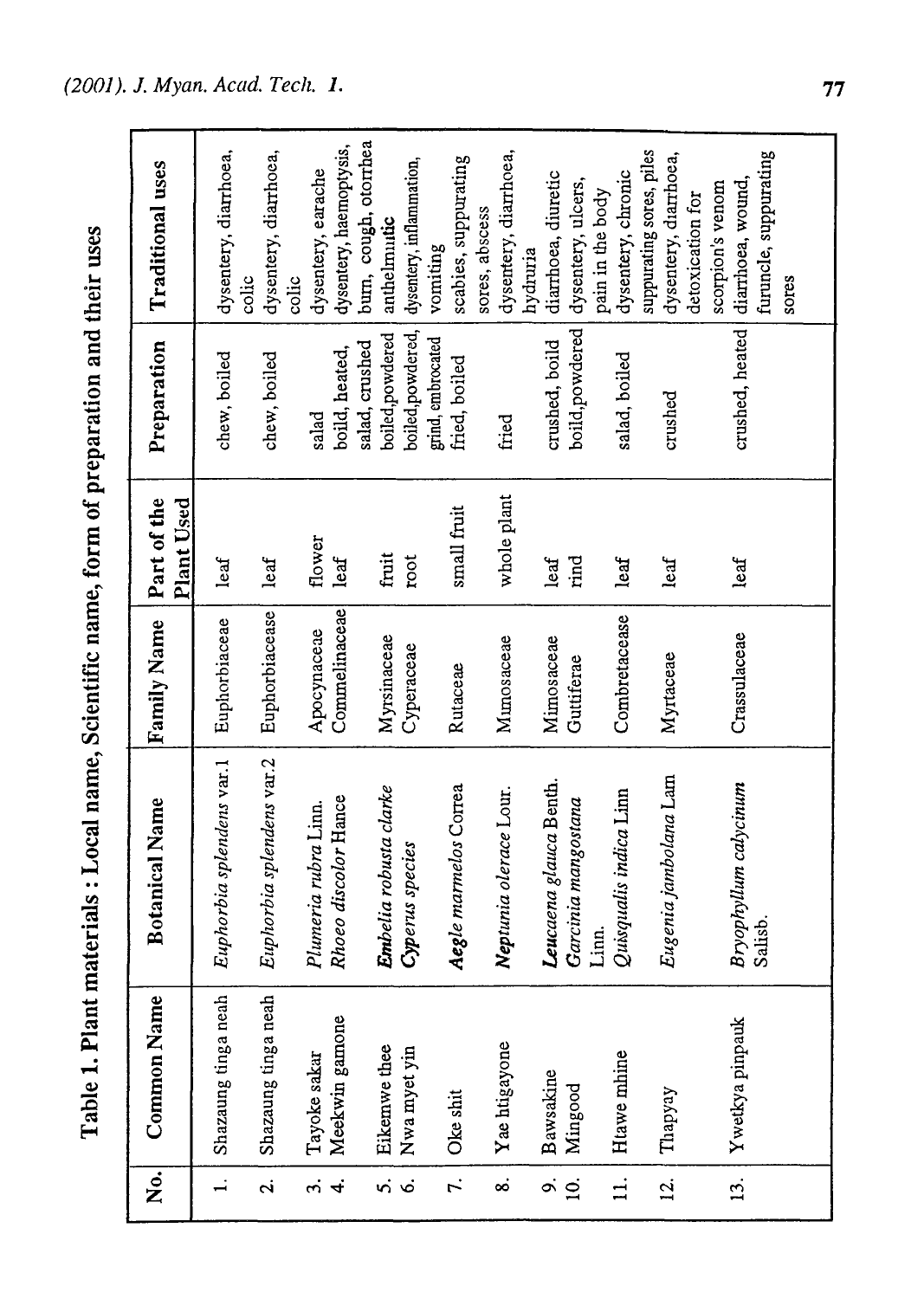Two other extracts were prepared by using  $50\%$  ethanol and twice distilled water. The method of extraction was by simple refluxing of the samples in the specific solvents on a water bath. The extracts were evaporated to dryness at normal pressure on a water bath so that the temperature does not exceed 100'C and the dried extracts were stored in a desiccator. These dried extracts were employed for antibacterial activity testing.

# *Organisms*

The antibacterial activity of the plant-extracts were tested using the strains as supplied by the Department of the Medical Research (DMR). The different strains used are listed in Table 2.

| No. | Organism                 | Code No               |
|-----|--------------------------|-----------------------|
| 1.  | Escherichia coli ATCC    | <b>ATCC 25922/DMR</b> |
| 2.  | Escherichia coli LT      | DMR-ID-6              |
| 3.  | Escherichia coli EAEC    | $DMR$ -ID-7           |
| 4.  | Escherichia coli EPEC    | DMR-ID-32             |
| 5.  | Escherichia coli ST      | DMR-ID-5              |
| 6.  | Plesiomonas shigelloides | DMR-ID-23             |
| 7.  | Proteus morganii         | DMR-ID-1              |
| 8.  | Shigella flexneri        | $DMR$ -ID-46          |
| 9.  | Shigella dysenteriae     | DMR-ID-58             |
| 10. | Salmonella typhi         | DMR-ID-3              |
| 11. | Pseudomonas pyocyanea    | DMR-ID-74             |
| 12. | Vibrio cholerae 01       | <b>DMR-A 532</b>      |
| 13. | Salmonella typhi         | DMR-SEP-69            |
| 14. | Shigella flexneri        | DMR-NGOH-11-2         |
| 15. | Shigella Sonnei          | DMR-ID-56             |
| 16. | Shigella boydii          | DMR-ID-22             |
| 17. | Shigella flexneri        | DMR-ID-57             |
| 18. | Shigella dysenteriae     | DMR-ID-25             |
| 19. | Shigella boyii           | DMR-NOGH-36-4         |
| 20. | Shigella flexneri        | DMR-MLD 26-5          |
| 21. | Shigella dysenteriae     | DMR-NOGH-43-4         |

### Table 2 Organism and their respective code numbers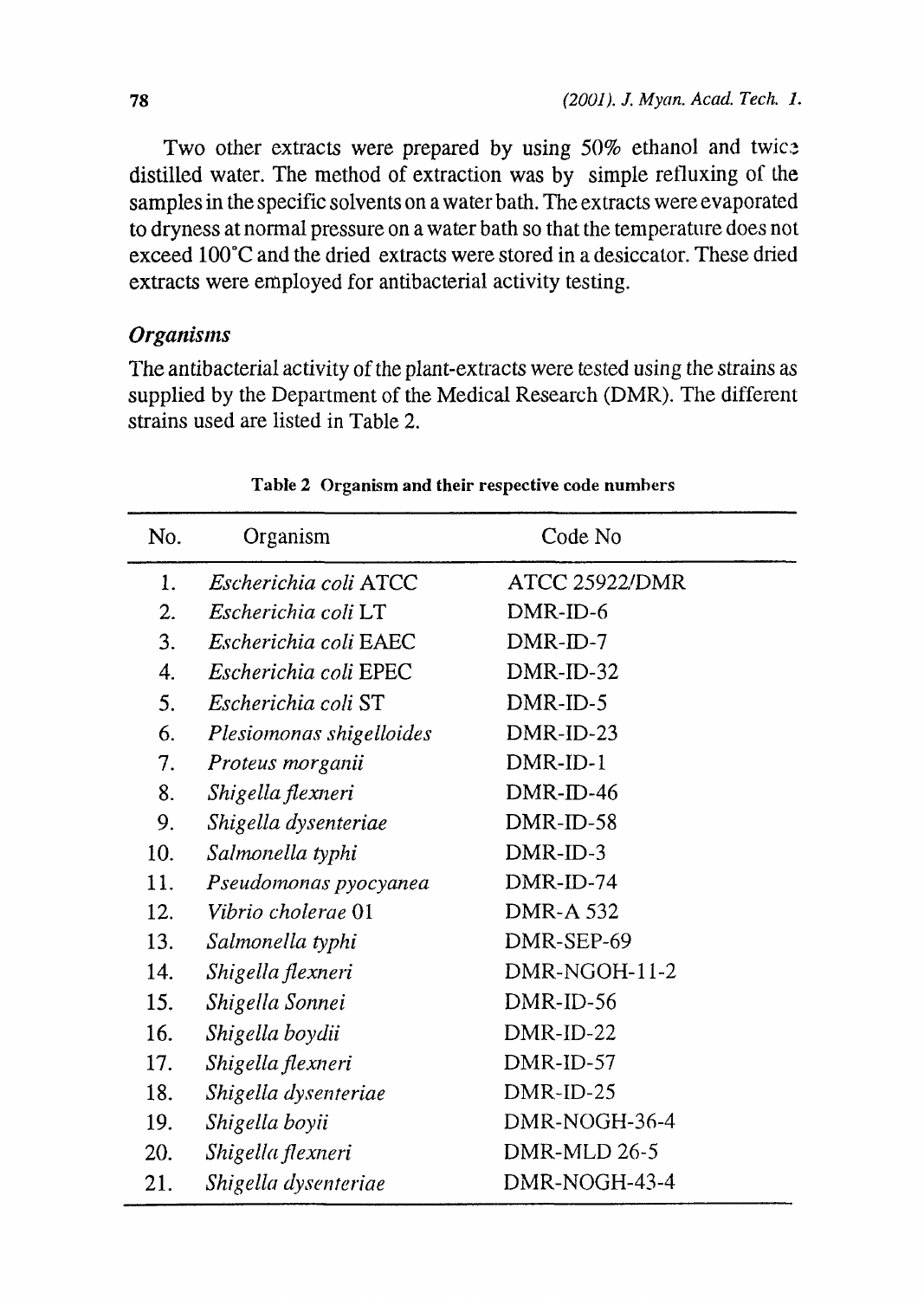| No. | Organism              | Code No             |
|-----|-----------------------|---------------------|
| 22. | Shigella flexneri     | DMR-MLD 19-1        |
| 23. | Shigella flexneri     | DMR-NOGH-3-4        |
| 24. | Shigella flexneri     | DMR-MLD 11-4        |
| 25. | Shigella dysenteriae  | DMR-MLD 23a 4       |
| 26. | Shigella sonnei       | DMR-MLD 8-7         |
| 27. | Shigella dysenteriae  | DMR-30-1            |
| 28. | Shigella boydii       | DMR-NGOH 41-5       |
| 29. | Shigella flexneri     | DMR-MLD 25-4        |
| 30. | Shigella dysenteriae  | DMR-MLD 15-4        |
| 31. | Shigella dysenteriae  | DMR-MLD 32-5        |
| 32. | Vibrio cholerae 01    | DMR-CD <sub>2</sub> |
| 33. | Vibrio cholerae 01    | DMR-CD7             |
| 34. | Vibrio cholerae 01    | DMR-CD 8            |
| 35. | Vibrio cholerae 01    | DMR-CD 14           |
| 36. | Vibrio cholerae 01    | DMR-CD 24           |
| 37. | Vibrio cholerae 01    | DMR-CD 29           |
| 38. | Vibrio cholerae 01    | DMR-CD 34           |
| 39. | Vibrio cholerae 01    | DMR-CD 38           |
| 40. | Vibrio cholerae 01    | DMR-CD 53           |
| 41. | Vibrio cholerae 01    | DMR-A 539-1         |
| 42. | Vibrio cholerae 0139  | DMR-CD 10           |
| 43. | Vibrio cholerae 0139  | DMR-CD 12           |
| 44. | Vibrio cholerae 0139  | DMR-CD 13           |
| 45. | Vibrio cholerae 0139  | DMR-CD 16           |
| 46. | Vibrio cholerae 0139  | DMR-CD 20           |
| 47. | Vibrio cholerae 0139  | DMR-CD 25           |
| 48. | Vibrio cholerae 0139  | DMR-CD 35           |
| 49. | Vibrio cholerae 0139  | DMR-CD 39           |
| 50. | Vibrio cholerae 0139  | DMR-CD 42           |
| 51. | Vibrio cholerae 0139  | DMR-CD 46           |
| 52. | Vibrio cholerae 0139  | DMR-CD 49           |
| 53. | Vibrio cholerae 0139  | DMR-CD 50           |
| 54. | Vibrio cholerae 0139  | DMR-A 525-1         |
| 55. | Staphylococcus aureus | DMR-ID 15           |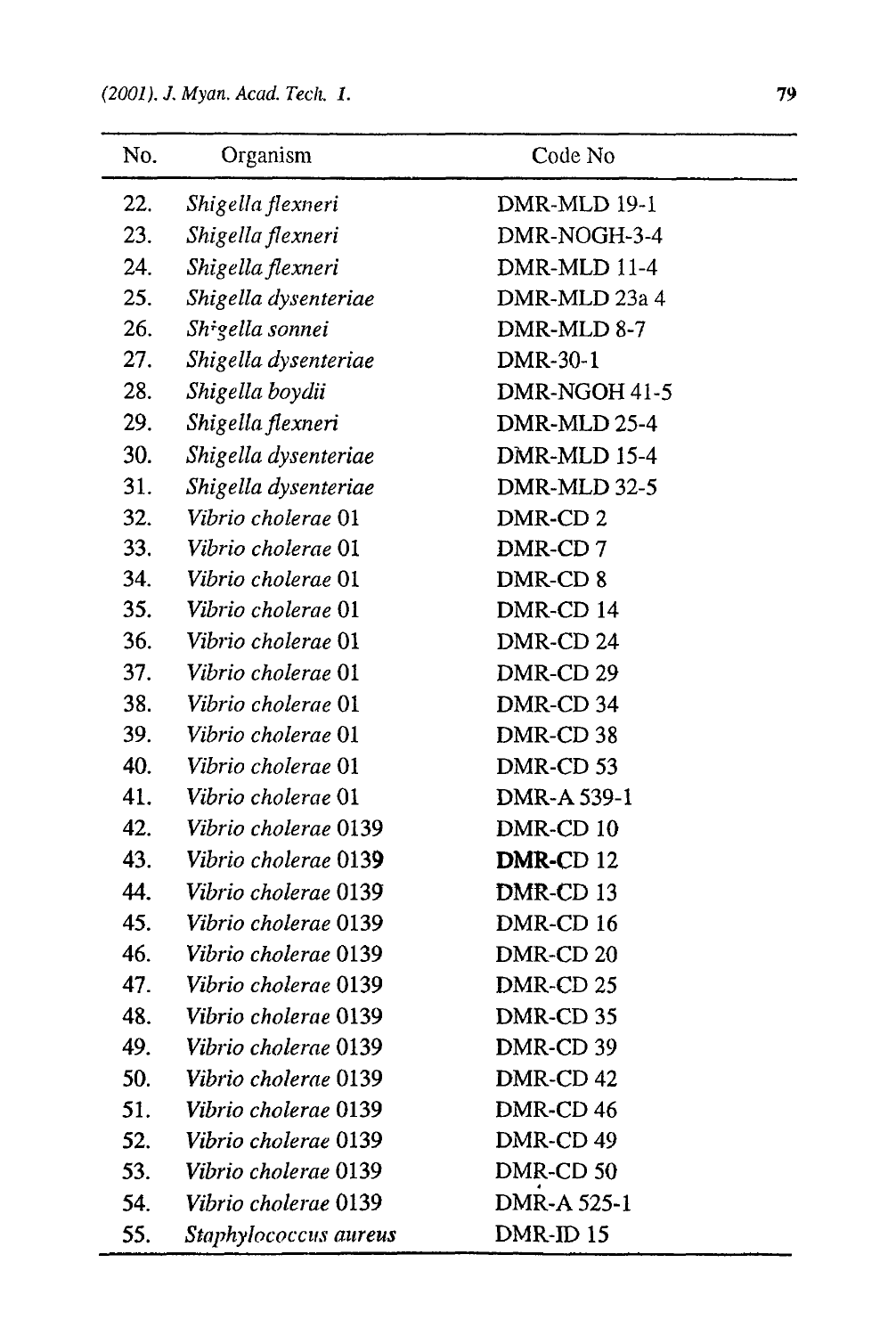### *Determination of antibacterial activity of the crude extracts*

The antibacterial activity of the extracts were determined by the agar disc diffusion method (Cruickshank *et. al.,* 1975; Finegold & Martin, 1982; Mar Mar Nyein *et. al.*, 1991).

Screening was made by the use of impregnated paper discs. (8mm) discs, a product of Advantec, Japan, were sterilized by autoclaving and followed by dry heat at 60'C for 1hr. It was then impregnated with concentrated extracts and allowed to dry at  $42^{\circ}$ C in a air flow incubator. A few colonies of the organisms to be tested were introduced into the trypticase soy broth and incubated at  $37^{\circ}$ C for 3 hr to obtain the bacterial suspension of moderate cloudiness. The bacterial suspension was streaked evenly onto the surface of the Trypticase soy agar plates with sterile cotton swab. After the inoculum had dried (5 min), the dried discs were placed on the agar with flamed forceps and gently pressed down to ensure proper contact. A disc impregnated with solvent only was placed alongside the test discs for control and comparing purpose.

The plates were incubated immediately after inoculation and after 19 hrs of incubation at 37°C, the zone diameters including 8mm discs were measured.

# *Determination of minimu ihibitory concentration (MIQ ofthe extracts*

The minimum inhibitory concentration (MIC) of the extracts were determined by plate dilution method (Finegold et.al.1978; Cruickshanks et.al., 1975).

The active plant extracts were dissolved With their respective solvents (e.g. ethanolic extracts with ethanol) and diluted with Trypticase soy agar to obtain the following concentrations: 10; 5; 2.5; 0.63; 0.3 and 0.15 mg/ml.

The above solutions of varying concentration were poured each into a sterile petridish. Trypticase soy agar containing only the solvent was also prepared with a sterile petridish for control purposes.

Bacterial suspension was obtained by inoculation of few colonies of the organisms to Trypticase soy broth and incubated at 37"C for 3 hr. The bacterial suspension was streaked on to the surface of the prepared agar plates. Then the plates were incubated at 37'C for 19 hrs. After 19 hrs of incubation, the lowest concentration showing no growth of the organisms was taken to be the minimum inhibitory concentration (MIC) expressed in mg/ml. The experiments were repeated three times at exactly the same parameters, and mean results were taken.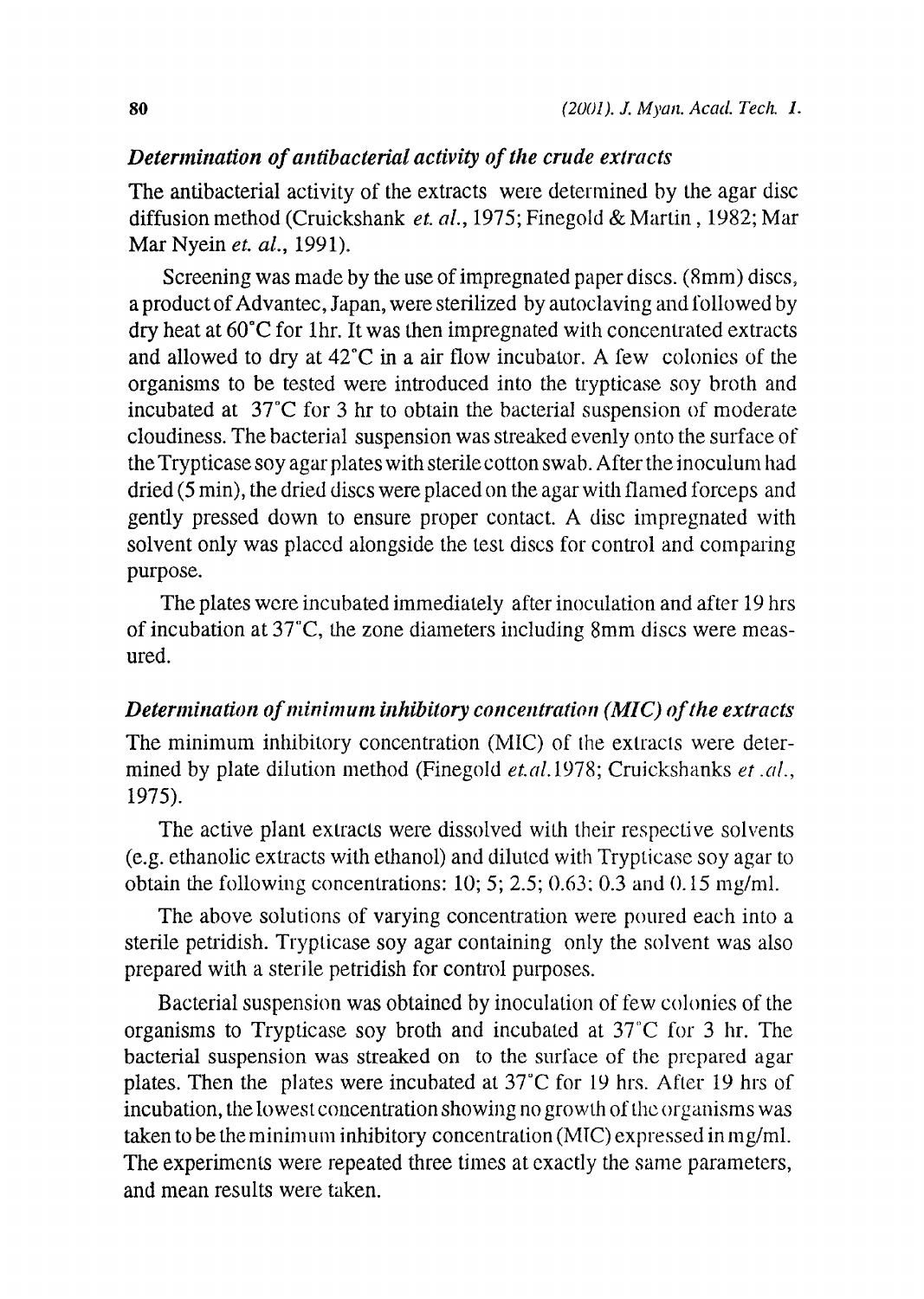### **3. Results and Discussion**

The yield of plant extracts are shown in Table 3. Percentage values are represented on the basis dried materials.

|     | No. Plant                    |        | P.spirit% 95% ethanol% | $50\%$ ethanol $\%$ | Distilled water % |
|-----|------------------------------|--------|------------------------|---------------------|-------------------|
| 1.  | Euphorbia splendens var.1    |        |                        | 12.590              |                   |
| 2.  | Euphorbia splendens var.2    |        |                        | 9.330               |                   |
| 3.  | Plumeria rubra Linn          |        |                        | 13.500              |                   |
| 4.  | <i>Rhoeo discolor</i> Hance  | 2.070  | 11.190                 | 6.480               | 6.580             |
| 5.  | Embelia robusta clarke       | 13.260 | 9.160                  | 7.110               | 4.130             |
| 6.  | Cyperus species              | 4.930  | 5.620                  | 4.440               | 5.290             |
| 7.  | Aegle marmelos Correa        | 0.360  | 6.430                  | 7.160               | 8.070             |
| 8.  | <i>Neptunia olerace</i> Lour | 2.620  | 13.430                 | 10.130              | 8.680             |
| 9.  | Garcinia mangostana Linn     | 2.090  | 9.450                  | 8.800               | 9.530             |
| 10. | Leucaena glauca Benth        | 2.810  | 10.950                 | 10.030              | 3.880             |
| 11. | Quisqualis indica Linn       | 1.680  | 3.920                  | 9.790               | 17.410            |
| 12. | Eugenia jambolana Lam        | 1.410  | 7.850                  | 8.900               | 12.870            |

### **Table 3 Yield Percentage** W/W) **of crude** extracts

The antibacterial activity of the extracts are shown in Table 4, 5 and 6. The measurable zone (i.e. diameter in mm) is a measure of the degree of antibacterial activity.

In Table 5 and 6, of the thirteen plants, four plants *(Eugenia jambolana, Quisqualis indica, Laucaena glauca and Euphot-bia splendens var.* 1) were found to show significant zone of inhibition exceeding other plants of Table 4, against a board spectrum of bacteria. The antibacterial activity of four plants (shown in terrns of mean zone diameter) tested on 23 species of bacteria are to be seen in Table 6. The mean zone diameter of these plants were found to range from I I to 26 mm. The remaining eight plants namely, *Euphorbia splendens var.2, Plumeria rubra, Rhoeo discolor, Embelia robusta, Cyperus species, Neptunia olerace, Garcinia mangostana, andBryophyllutn calycinum* showed only slight activity against avery narrow spectrum of bacteria as can be seen in Table 4.

One of the plants *Aegle marmelos* did not indicate any significant antibacterial activity as anticipated. It was also observed that the petroleum spirit extracts, which will yield non-polar or lipophific substances based on the "Like dissolves like" rule, did not show any antibacterial activity on the tested bacteria strains, where as 95% ethanol extracts showed antibacterial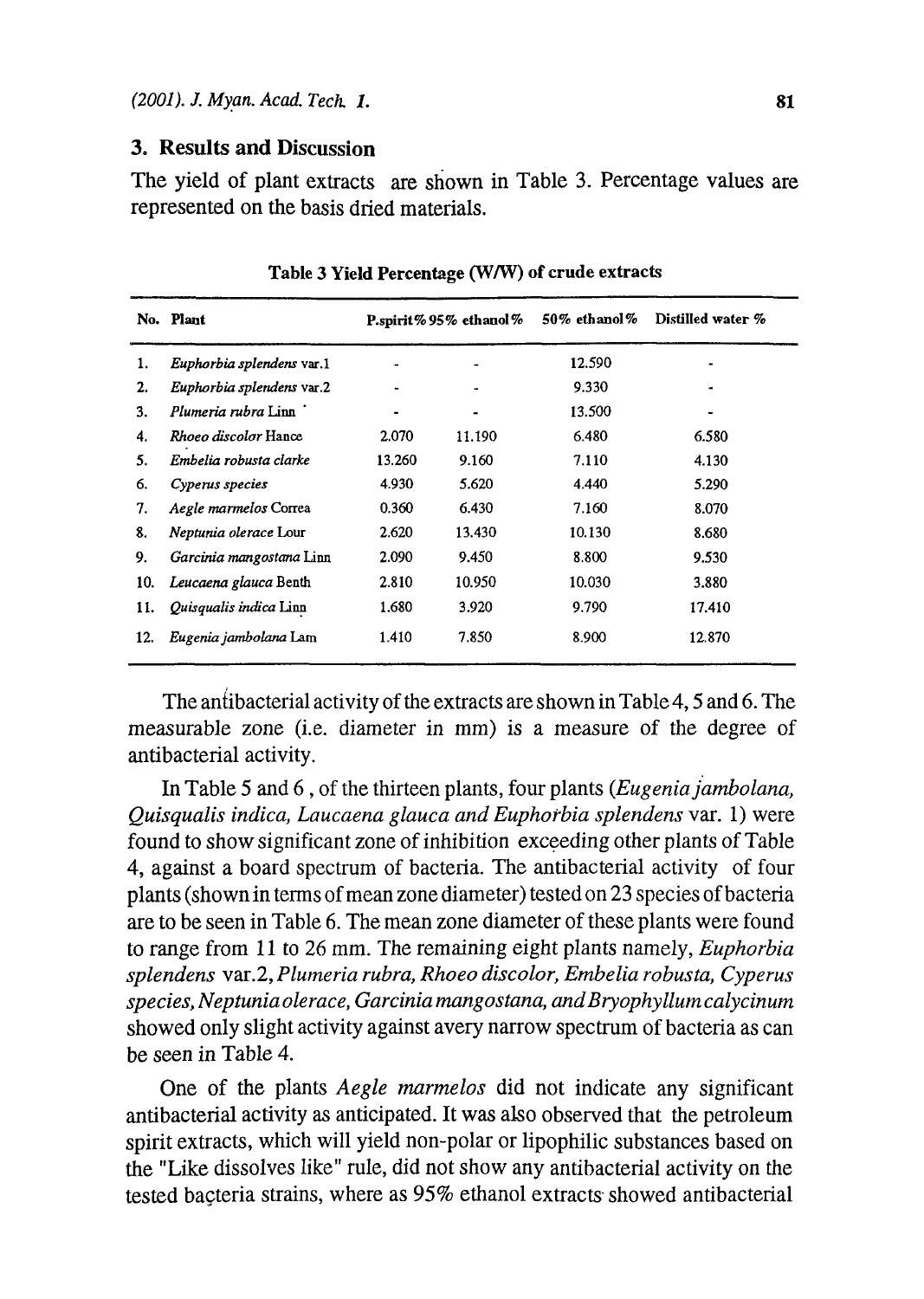|                    |                                  |                     |                      |                      |                      |                      |                      |                    |                      |                      |                      |                      |                      |                      |                    |                      |                      |                  | Organisms*           |                              |                     |                       |                           |                    |                      |                           |                           |                      |                      |
|--------------------|----------------------------------|---------------------|----------------------|----------------------|----------------------|----------------------|----------------------|--------------------|----------------------|----------------------|----------------------|----------------------|----------------------|----------------------|--------------------|----------------------|----------------------|------------------|----------------------|------------------------------|---------------------|-----------------------|---------------------------|--------------------|----------------------|---------------------------|---------------------------|----------------------|----------------------|
| <b>N</b> o.        | Plants                           | Extracts            | $\blacksquare$       | N                    | یں                   | 4                    | m                    | ۰                  | ┙                    | $\bullet$            | ৽                    | $\overline{5}$       | $\overline{=}$       | $\overline{1}$       | $\overline{5}$     | 14   15              |                      | 56               | 17                   | Ě<br>$\infty$                | $\overline{6}$      | $\frac{20}{20}$       | $\mathbf{z}$              | 22                 | zz                   | Z                         | $\mathbf{z}$              | <u>82</u>            | 21                   |
| $\mathbf{r}$       | Euphorbia splendens var 2        | 50% EtOH            | $\pmb{\cdot}$        | $\pmb{\mathsf{1}}$   | $\blacksquare$       | $\mathbf{I}$         | $\blacksquare$       | $\pmb{\cdot}$      | $\blacksquare$       | <b>G</b>             | $\blacksquare$       | $\pmb{\cdot}$        | J,                   | $\overline{5}$       | $\pmb{\cdot}$      | $\mathbf{r}$         | $\pmb{\ast}$         | 5                | $\pmb{\mathfrak{r}}$ | −<br>∾∣                      | $\overline{21}$     | 히                     | 디                         | Ιĸ                 | ļ.                   | Į.                        | Ţ.                        | $\blacksquare$       | $\bullet$            |
| $\boldsymbol{\mu}$ | Plumeria rubra Linn.             | HOIE%0S             | $\blacksquare$       | $\pmb{\mathsf{I}}$   | $\blacksquare$       | $\bullet$            | $\pmb{\cdot}$        | $\pmb{\cdot}$      | $\bullet$            | $\overline{5}$       | $\bullet$            | $\blacksquare$       | $\pmb{\cdot}$        | 5                    | $\blacksquare$     | $\pmb{\mathfrak{r}}$ | $\pmb{\cdot}$        | 51               | f,                   |                              | $\mathbf{L}$        | $\mathbf{L}$          | $\mathbf{r}$              | $\mathbf{r}$       | $\mathbf{L}$         | $\mathbf{L}_{\rm{c}}$     | $\mathbf{L}_{\mathrm{c}}$ | $\mathbf{L}$         | $\mathbf{L}$         |
| ڛ                  | Rhoeo discolor Hance             | P-spirit            | ,                    | $\bullet$            | $\bullet$            | $\bullet$            | ŧ                    | t                  | $\pmb{\mathfrak{g}}$ | $\pmb{\mathsf{I}}$   | ×                    | $\mathbf{I}$         | J.                   | $\mathbf I$          | J.                 | $\mathbf{I}$         | <b>r</b>             | $\mathbf I$      | $\blacksquare$       |                              | $\pm$               | $\mathcal{A}$ .       | $\mathcal{A}$ .           | $\mathbf{H}$       | Lυ                   | $\blacksquare$            | $\blacksquare$            | $\blacksquare$       | $\mathbf{r}$         |
|                    |                                  | HOI <sub>H%56</sub> | $\mathbf{I}$         | t                    | $\blacksquare$       | $\mathbf{I}$         | $\blacksquare$       | $\bullet$          | $\pmb{\cdot}$        | $\blacksquare$       | $\blacksquare$       | $\blacksquare$       | $\pmb{\mathfrak{c}}$ | ٠                    | $\blacksquare$     | $\blacksquare$       | $\blacksquare$       | $\pmb{\epsilon}$ | $\pmb{\ast}$         |                              | $\bullet$           | $\bullet$             | $\bullet$                 | $\bullet$          | $\bullet$            | ٠.                        | $\bullet$                 | $\bullet$            | $\pmb{\epsilon}$     |
|                    |                                  | HOPTA 205           | $\pmb{\mathfrak{g}}$ | $\pmb{\mathfrak{g}}$ | $\pmb{\mathfrak{g}}$ | $\pmb{\mathsf{I}}$   | $\blacksquare$       | $\mathbf{t}$       | $\pmb{\ast}$         | $\mathbf{I}$         | $\blacksquare$       | $\pmb{\mathsf{I}}$   | $\pmb{\cdot}$        | 5                    | $\pmb{\ast}$       | $\blacksquare$       | $\pmb{\imath}$       | ದ                | ヨコス                  | 9                            | $\Xi$               | -11                   | $\mathbf{r}$              | $\mathbf{I}$       | $\blacksquare$       | $\blacksquare$            | $\blacksquare$            | $\pmb{\mathsf{1}}$   | $\blacksquare$       |
|                    |                                  | DW                  | $\blacksquare$       | $\blacksquare$       | $\pmb{\mathfrak{c}}$ | $\Xi$                | $\blacksquare$       | $\pmb{\mathsf{s}}$ | $\mathbf{r}$         | $\pmb{\mathsf{I}}$   | $\pmb{\mathfrak{t}}$ | $\pmb{\cdot}$        | $\blacksquare$       | $\blacksquare$       | $\blacksquare$     | $\pmb{\mathsf{I}}$   | $\blacksquare$       | $\blacksquare$   | 1                    |                              | $\blacksquare$      | $\mathbf{1}$          | $\bullet$                 | $\mathbf{I}$       | $\blacksquare$       | $\blacksquare$            | $\blacksquare$            | $\blacksquare$       | $\blacksquare$       |
| 4.                 | Embelia Robusta Clarke           | P-spirit            | $\blacksquare$       | $\mathbf{I}$         | $\pmb{\epsilon}$     | ٠                    | $\blacksquare$       | $\mathbf{I}$       | $\mathbf{r}$         | $\mathbf{t}$         | $\pmb{\mathfrak{r}}$ | $\mathbf{I}$         | $\mathbf{I}$         | $\ddot{\phantom{0}}$ | J.                 | $\pmb{\mathfrak{g}}$ | $\mathbf{I}$         | $\blacksquare$   | $\blacksquare$       |                              | $\mathbf{u}$        | $\mathbf{L}$          | $\blacksquare$            | $\blacksquare$     | $\blacksquare$       | $\blacksquare$            | $\blacksquare$            | $\pmb{\cdot}$        | $\pmb{\cdot}$        |
|                    |                                  | HOPP%56             | $\mathbf{r}$         | $\mathbf I$          | $\blacksquare$       | $\bullet$            | $\blacksquare$       | $\blacksquare$     | $\blacksquare$       | Ξ                    | $\blacksquare$       | $\pmb{\cdot}$        | ٠                    | -51                  | $\pmb{\cdot}$      | $\bullet$            | $\pmb{\cdot}$        | 5                | $\blacksquare$       |                              | 13                  | $\mathbf{t}$          | $\mathbf{r}$              | $\blacksquare$     | $\mathbf{L}$         | $\bullet$                 | $\bullet$                 | $\mathbf{r}$         | $\bullet$            |
|                    |                                  | HOPEOR              | $\blacksquare$       | $\mathbf{I}$         | ı                    | ı                    | $\blacksquare$       | ٠                  | $\mathbf{r}$         | $\overline{2}$       | $\mathbf{I}$         | J,                   | $\pmb{\cdot}$        | 12                   | $\blacksquare$     | $\pmb{\epsilon}$     | $\blacksquare$       | ದ                | ИT                   | $\overline{\mathbf{z}}$<br>크 | $\tilde{\circ}$     | $\mathbf{L}$          | $\mathbf{I}$              | $\blacksquare$     | $\pmb{\epsilon}$     | $\mathbf{r}$              | $\mathbf{r}$              | $\bullet$            | $\blacksquare$       |
|                    |                                  | DW                  | $\blacksquare$       | $\overline{5}$       | $\pmb{\epsilon}$     | $\pmb{\cdot}$        | $\blacksquare$       | $\blacksquare$     | $\blacksquare$       | <b>Ci</b>            | $\blacksquare$       | $\pmb{\mathfrak{t}}$ | $\mathbf I$          | $\overline{5}$       | $\blacksquare$     | $\blacksquare$       | $\pmb{\cdot}$        | 5                | $\pmb{\cdot}$        |                              | $\approx$           | $\mathbf{L}$          | $\mathbf{L}_{\mathbf{r}}$ | $\blacksquare$     | $\mathbf{I}$         | $\blacksquare$            | $\mathbf{L}$              | $\blacksquare$       | $\mathbf{I}$         |
| <b>ب</b>           | Cyperus species                  | P-spirit            | $\blacksquare$       | $\blacksquare$       | $\pmb{\mathfrak{g}}$ | ٠                    | $\bullet$            | $\blacksquare$     | $\pmb{\mathfrak{t}}$ | $\blacksquare$       | J.                   | $\blacksquare$       | $\blacksquare$       | $\blacksquare$       | f,                 | $\pmb{\mathsf{I}}$   | $\pmb{\cdot}$        | $\pmb{\cdot}$    | $\pmb{\mathsf{t}}$   |                              | $\mathbf{t}$        | $\mathbf{L}$          | $\mathbf{r}$              | $\mathbf{r}$       | $\mathbf{I}$         | $\mathbf{I}$              | ٠                         | t,                   | $\mathbf{I}$         |
|                    |                                  | HOIE%56             | $\blacksquare$       | $\pmb{\cdot}$        | $\bullet$            | $\pmb{\cdot}$        | $\pmb{\cdot}$        | $\blacksquare$     | $\pmb{\cdot}$        | $\overline{1}$       |                      | $\pmb{\ast}$         | $\bullet$            | ς,                   | $\blacksquare$     | $\blacksquare$       | $\blacksquare$       | $\,$             | $\blacksquare$       |                              | $\mathbf{r}$        | $\mathbf{I}$          | $\mathbf{t}$              | $\mathbf{I}$       | $\mathbf{r}$         | $\mathbf{r}$              | $\mathbf{r}$              | $\pmb{\mathbf{r}}$   | $\mathbf{r}$         |
|                    |                                  | HOPPEOH             | $\blacksquare$       | $\mathbf{r}$         | $\blacksquare$       | ٠                    | $\mathbf{I}$         | $\blacksquare$     | $\blacksquare$       | 51                   | $\blacksquare$       | $\pmb{\mathsf{I}}$   | $\pmb{\mathsf{I}}$   | 5                    | $\pmb{\mathsf{I}}$ | $\pmb{\mathsf{s}}$   | $\mathbf{I}$         | 5                | $\operatorname{Z}_1$ | z<br>ᅼ                       | $\overline{5}$      | H.                    | $\blacksquare$            | $\mathbf{t}$       | $\mathbf{L}_{\perp}$ | $\blacksquare$            | $\pmb{\cdot}$             | $\bullet$            | $\bullet$            |
|                    |                                  | DW                  | $\blacksquare$       | $\blacksquare$       | $\pmb{\mathfrak{g}}$ | ٠                    | $\blacksquare$       | ٠                  | $\pmb{\cdot}$        | $\pmb{\mathfrak{r}}$ | t.                   | ŧ                    | $\mathbf{I}$         | $\pmb{\cdot}$        | $\pmb{\cdot}$      | $\blacksquare$       | $\blacksquare$       | $\pmb{\cdot}$    | $\blacksquare$       |                              | οğ,                 | $\mathbf{L}_{\rm{c}}$ | $\blacksquare$            | $\bullet$          | l⊢.                  | $\blacksquare$            | $\blacksquare$            | $\blacksquare$       | $\mathbf{I}$         |
| ò.                 | Aegle marmelos Correa            | P-spirit            | $\blacksquare$       | $\blacksquare$       | $\pmb{\cdot}$        | $\pmb{\mathfrak{g}}$ | $\bullet$            | $\pmb{\cdot}$      | $\pmb{\mathfrak{t}}$ | $\blacksquare$       | $\blacksquare$       | $\pmb{\ast}$         | $\pmb{\mathfrak{t}}$ | $\blacksquare$       | $\blacksquare$     | $\blacksquare$       | $\blacksquare$       | $\mathbf{F}$     | $\blacksquare$       |                              | $\mathbf{r}$        | $\mathbf{L}_{\perp}$  | $\mathbf{t}$              | $\mathbf{r}_\perp$ | $\mathbf{F}$         | $\blacksquare$            | $\mathbf{L}$              | $\bullet$            | $\mathbf{r}$         |
|                    |                                  | HOET%56             | $\mathbf{I}$         | ï                    | J.                   | $\bullet$            | $\cdot$              | $\blacksquare$     | $\pmb{\cdot}$        | 5                    | $\bullet$            | $\pmb{\mathfrak{r}}$ | $\blacksquare$       | $\overline{5}$       | $\blacksquare$     | $\pmb{\mathfrak{g}}$ | $\pmb{\mathfrak{g}}$ | $\,$             | $\pmb{\mathfrak{g}}$ |                              | $\blacksquare$      | $\blacksquare$        | $\mathbf{F}$              | $\bullet$          | $\blacksquare$       | $\blacksquare$            | $\pmb{\mathsf{r}}$        | $\blacksquare$       | $\pmb{\cdot}$        |
|                    |                                  | HOPEOS              | $\pmb{\mathsf{t}}$   | t.                   | $\ddot{\bullet}$     | $\blacksquare$       | $\pmb{\mathsf{1}}$   | $\blacksquare$     | $\blacksquare$       | $\mathbf I$          | $\blacksquare$       | $\pmb{\cdot}$        | ٠                    | $\pmb{\mathfrak{r}}$ | $\bullet$          | $\pmb{\cdot}$        | ŧ                    | $\pmb{\iota}$    | $\blacksquare$       | Z<br>⊣                       | $\blacksquare$      | $\bullet$             | $\pmb{\cdot}$             | $\blacksquare$     | $\blacksquare$       | $\bullet$                 | $\bullet$                 | $\blacksquare$       | $\pmb{\ast}$         |
|                    |                                  | DW                  | $\bullet$            | $\blacksquare$       | ٠                    | $\blacksquare$       | t                    | t                  | $\pmb{\epsilon}$     | $\pmb{\cdot}$        | $\pmb{\cdot}$        | $\pmb{\mathfrak{c}}$ | $\mathbf{I}$         | $\blacksquare$       | $\blacksquare$     | $\blacksquare$       | $\blacksquare$       | $\blacksquare$   | $\mathbf{I}$         |                              | $\mathbf{I}$        | Ŀ.                    | $\pmb{\epsilon}$          | $\pmb{\cdot}$      | $\pmb{\cdot}$        | $\pmb{\mathsf{I}}$        | $\pmb{\cdot}$             | $\pmb{\cdot}$        | $\bullet$            |
| 7.                 | Neptunia olerace Lour.           | P-spirit            | $\pmb{\cdot}$        | $\pmb{\mathsf{I}}$   | $\pmb{\cdot}$        | $\pmb{\mathfrak{r}}$ | $\pmb{\cdot}$        | $\pmb{\cdot}$      | $\blacksquare$       | $\pmb{\cdot}$        | $\pmb{\cdot}$        | J.                   | $\blacksquare$       | $\mathbf{t}$         | $\blacksquare$     | $\pmb{\iota}$        | $\blacksquare$       | $\blacksquare$   | $\pmb{\cdot}$        |                              | $\mathbf{I}$        | $\mathbf{L}$          | $\blacksquare$            | $\mathbf{r}$       | $\mathbf{I}$         | $\bullet$                 | $\pmb{\mathsf{t}}$        | $\bullet$            | $\bullet$            |
|                    |                                  | HOIE%56             | $\mathbf{I}$         | ٠                    | $\blacksquare$       | $\blacksquare$       | $\pmb{\cdot}$        | ٠                  | $\bullet$            | $\overline{5}$       | ٠                    | $\pmb{\cdot}$        | $\blacksquare$       | Ξ,                   | $\bullet$          | $\bullet$            | ٠                    | $\blacksquare$   | t                    |                              | 17                  | $\mathbf{E}$ .        | $\mathbf{r}$ .            | $\bullet$          | $\blacksquare$       | $\blacksquare$            | $\blacksquare$            | $\blacksquare$       | $\pmb{\mathfrak{g}}$ |
|                    |                                  | HOPEROH             | $\blacksquare$       | ٠                    | ŧ                    | $\pmb{\mathfrak{t}}$ | $\blacksquare$       | $\pmb{\cdot}$      | $\pmb{\mathsf{I}}$   | $\overline{4}$       | $\blacksquare$       | $\pmb{\mathsf{1}}$   | $\pmb{\cdot}$        | 14                   | $\pmb{\epsilon}$   | $\blacksquare$       | $\pmb{\mathfrak{t}}$ | 5                | Ŋ                    | Z<br>브                       | $\overline{\omega}$ | $\mathbf{L}$          | $\mathbf{L}$              | 12                 | $\blacksquare$       | $\blacksquare$            | $\bullet$                 | $\pmb{\mathfrak{q}}$ | $\bullet$            |
|                    |                                  | <b>D/W</b>          | $\blacksquare$       | $\blacksquare$       | $\blacksquare$       | ı.                   | $\blacksquare$       | $\mathbf{I}$       | $\bullet$            | $\blacksquare$       | $\mathbf{r}$         | ٠                    | $\pmb{\epsilon}$     | $\pmb{\mathfrak{r}}$ | $\pmb{\cdot}$      | $\blacksquare$       | $\blacksquare$       | $\blacksquare$   | $\pmb{\mathfrak{t}}$ |                              | $\mathbf{u}$        | $\bar{\mathbf{r}}$    | $\mathbf{L}$              | $\bar{\star}$      | $\mathbf{t}$         | $\blacksquare$            | $\blacksquare$            | $\bullet$            | $\blacksquare$       |
| ò                  | Garcinia mangostana Lin          | P-spirit            | $\pmb{\cdot}$        | $\pmb{\cdot}$        | $\pmb{\mathfrak{e}}$ | $\pmb{\epsilon}$     | $\pmb{\ast}$         | $\bullet$          | $\blacksquare$       | $\pmb{\mathfrak{t}}$ | $\blacksquare$       | ı                    | 1                    | $\mathbf I$          | r                  | $\blacksquare$       | $\pmb{\mathsf{f}}$   | $\blacksquare$   | $\pmb{\mathfrak{r}}$ |                              | $\bullet$ .         | $\blacksquare$        | $\bullet$                 | $\mathbf{1}$       | $\mathbf{1}$         | $\blacksquare$            | $\blacksquare$            | $\blacksquare$       | $\blacksquare$       |
|                    |                                  | HOPI2%56            | $\pmb{\mathsf{t}}$   | $\blacksquare$       | $\pmb{\mathfrak{t}}$ | $\pmb{\mathfrak{r}}$ | $\pmb{\cdot}$        | $\blacksquare$     | $\mathbf{t}$         | $\mathbf{1}4$        | $\pmb{\cdot}$        | $\blacksquare$       | $\blacksquare$       | <u>ដ</u>             | $\blacksquare$     | $\blacksquare$       | ٠                    | $\blacksquare$   | $\blacksquare$       |                              | $\vert 4 \vert$     | $\blacksquare$        | $\blacksquare$            | $\blacksquare$     | $\blacksquare$       | $\mathbf{L}_{\mathbf{r}}$ | $\mathbf{L}$              | $\blacksquare$       | $\blacksquare$       |
|                    |                                  | HOPEOH              | ï                    | t                    | t                    | ٠                    | $\bullet$            | $\bullet$          | $\blacksquare$       | ٠                    | $\mathbf{t}$         | ٠                    | ×                    | 12                   | f.                 | $\mathbf{r}$         | $\blacksquare$       | $\blacksquare$   | $\pmb{\cdot}$        |                              | $ \vec{v} $         | $\blacksquare$        | $\blacksquare$            | H                  | Įτ.                  | $\blacksquare$            | $\,$ t                    | $\,$                 | $\pmb{\ast}$         |
|                    |                                  | $\sum_{i=1}^{n}$    | $\bullet$            | $\pmb{\cdot}$        | $\blacksquare$       | J                    | $\pmb{\mathsf{I}}$   | $\pmb{\mathsf{I}}$ | $\pmb{\cdot}$        | 12                   | $\blacksquare$       | ٠                    | ⊶                    | ದ                    | ٠                  | $\blacksquare$       | $\blacksquare$       | $\pmb{\ast}$     | $\blacksquare$       |                              | $\mathbf{14}$       | $\bullet$             | $\mathbf{r}$              | $\mathbf{r}$       | $\mathbf{r}$         | $\bullet$                 | $\blacksquare$            | $\blacksquare$       | $\bullet$            |
| 9.                 | Salisb.<br>Bryophyllum calycinum | fresh juice         | ٠                    | t.                   | ï                    | t                    | $\ddot{\phantom{0}}$ | $\mathbf{I}$       | $\mathbf{I}$         | ढ                    | $\pmb{\mathsf{I}}$   | $\bullet$            |                      | ã                    | J.                 | $\bullet$            | $\bullet$            | $\bullet$        | $\blacksquare$       |                              | $\vert$ 22          | $\mathbf{L}$          | $\mathbf{L}$              | $\mathbf{L}$       | $\mathbf{r}$         | $\mathbf{t}$              | $\mathbf{r}$              | $\blacksquare$       | $\bullet$            |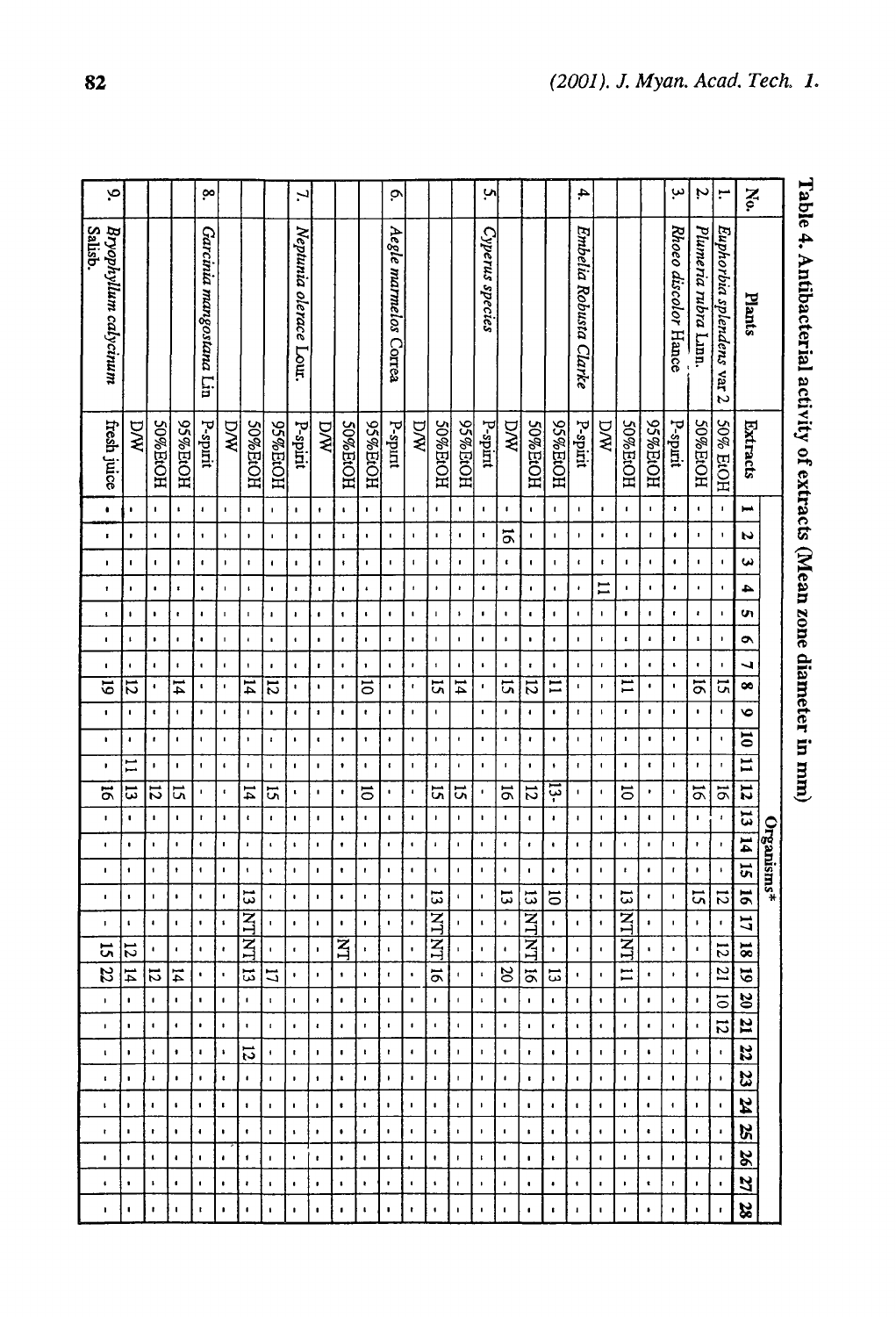Table 4. (Contd.)

|            | $\boldsymbol{z}$            | 12                        |                      |                      |                      | ٠                    |                      |                        | ٠                    |                      |                      | $\pmb{\mathfrak{g}}$ | ٠                    |                      | $\mathbf{r}$            | ٠                     | ٠                    | J.                 |                        | $\bullet$              | ٠                  | ¢                    | $\vec{a}$       | f.                      | ٠                    | $\overline{c}$ |                         |                                  |
|------------|-----------------------------|---------------------------|----------------------|----------------------|----------------------|----------------------|----------------------|------------------------|----------------------|----------------------|----------------------|----------------------|----------------------|----------------------|-------------------------|-----------------------|----------------------|--------------------|------------------------|------------------------|--------------------|----------------------|-----------------|-------------------------|----------------------|----------------|-------------------------|----------------------------------|
|            | S,                          | $\blacksquare$            | 1                    | $\ddot{\phantom{1}}$ | ٠                    | $\blacksquare$       | t                    | t                      | ٠                    | $\bullet$            | $\bullet$            | ٠                    | ٠                    | $\blacksquare$       | ŧ                       | $\blacksquare$        | $\pmb{\mathsf{I}}$   | ۰                  | ٠                      | ٠                      | ٠                  | $\pmb{\cdot}$        | ٠               | ٠                       | ٠                    | t,             | ٠                       | $\mathbf t$                      |
|            | 52                          | ,                         | $\pmb{\cdot}$        | $\bullet$            | $\pmb{\mathfrak{g}}$ | $\pmb{\cdot}$        | 1                    | ٠                      | $\blacksquare$       | ٠                    | $\blacksquare$       | 1                    | ٠                    | ٠                    | ٠                       | $\blacksquare$        | $\blacksquare$       | ٠                  | ٠                      | ٠                      | $\pmb{\ast}$       | ٠                    | $\blacksquare$  | ٠                       | $\blacksquare$       | $\bullet$      | ٠                       | $\bullet$                        |
|            | ភ                           | ٠                         | 1                    | ٠                    | $\pmb{\mathsf{I}}$   | ı,                   | 1                    | 1                      | $\mathbf{I}$         | $\pmb{\mathfrak{t}}$ | ٠                    | 1                    | ٠                    | 1                    | ٠                       | $\pmb{\mathsf{I}}$    | $\blacksquare$       | ٠                  | ۰                      | $\mathbf{t}$           | $\pmb{\cdot}$      | $\pmb{\ast}$         | f,              | ı                       | $\blacksquare$       | $\blacksquare$ | $\mathbf{I}$            | $\blacksquare$                   |
|            | នី                          | $\blacksquare$            | $\blacksquare$       | $\pmb{\mathfrak{g}}$ | $\blacksquare$       | $\pmb{\mathsf{s}}$   | $\blacksquare$       | $\mathbf{I}$           | ٠                    | ٠                    | ٠                    | ٠                    | t.                   | t.                   | $\blacksquare$          | $\pmb{\cdot}$         | $\pmb{\mathsf{I}}$   | ٠                  | $\blacksquare$         | ٠                      | $\pmb{\epsilon}$   | ٠                    | $\mathbf{L}$    | ŧ.                      | ٠                    | $\blacksquare$ | $\pmb{\mathfrak{t}}$    | $\bullet$                        |
|            | $\overline{\mathbf{e}}$     | 5                         | ٠                    | $\blacksquare$       | ٠                    | ٠                    | $\pmb{\cdot}$        | ٠                      | $\mathbf{z}$         | <b>I</b>             | $\blacksquare$       | ٠                    | ٠                    | ٠                    | ٠                       | ۰.                    | ٠                    | t.                 | ,                      | t.                     | ٠                  | $\mathbf{r}$         | $\mathbf{r}$    | $\blacksquare$          | t.                   | $\blacksquare$ | $\mathbf{I}$            | $\blacksquare$                   |
|            | \$                          | $\blacksquare$            | ٠                    | $\blacksquare$       | \$                   | $\bullet$            |                      | $\blacksquare$         | $\pmb{\epsilon}$     | $\pmb{\cdot}$        | $\pmb{\ast}$         |                      | ٠                    | $\bullet$            | ٠                       | $\pmb{\mathfrak{g}}$  | r                    | ٠                  |                        | ٠                      | $\pmb{\mathsf{I}}$ | J.                   | $\bullet$       | ٠                       | ٠                    | t.             |                         |                                  |
|            | 47                          | $\blacksquare$            | ٠                    | $\pmb{\cdot}$        | $\pmb{\cdot}$        | $\blacksquare$       | t.                   | $\mathbf{I}$           | $\blacksquare$       | ٠                    | $\pmb{\cdot}$        | $\blacksquare$       | $\bullet$            | $\blacksquare$       | $\pmb{\cdot}$           | ٠                     | $\blacksquare$       | ŧ                  | $\blacksquare$         | t.                     | ٠                  | $\mathbf{r}$         | 1               | $\pmb{\cdot}$           | ٠,                   | $\bullet$      | I,                      | $\pmb{\ddot{}}$                  |
|            | ¥                           | $\cdot$                   | $\mathbf{I}$         | $\pmb{\mathsf{I}}$   | ٠                    | $\mathbf{I}$         |                      | $\sqrt{2}$             | ٠                    | $\pmb{\cdot}$        | $\pmb{\cdot}$        | $\blacksquare$       | $\blacksquare$       | ٠                    | $\blacksquare$          | $\blacksquare$        | $\blacksquare$       | $\blacksquare$     | $\blacksquare$         | ٠.                     | ٠                  | $\bullet$            | ı               | ٠                       | $\mathbf t$          | $\blacksquare$ | 1                       | $\blacksquare$                   |
|            | 45                          | $\overline{a}$            | $\pmb{\cdot}$        | $\bullet$            | $\pmb{\cdot}$        | $\pmb{\cdot}$        | $\pmb{\mathsf{I}}$   | t                      | $\Xi$                |                      | ٠                    |                      | ٠                    | ٠                    | 1                       | 1                     | $\blacksquare$       | ٠                  | ٠                      | ٠                      | ٠                  | $\overline{5}$       | 13              | t,                      | ٠                    | ٠              | $\ddot{\phantom{0}}$    | ٠                                |
|            | 4                           | $\bullet$                 | $\blacksquare$       | ÷                    | υ.                   | $\pmb{\ast}$         | $\ddot{\phantom{a}}$ | ٠                      | $\pmb{\mathfrak{t}}$ | $\pmb{\mathsf{I}}$   | ٠                    | ŧ                    | ٠                    | ٠                    | $\blacksquare$          | $\blacksquare$        | $\pmb{\mathfrak{h}}$ | ŧ.                 | $\blacksquare$         | $\mathbf{I}$           | $\pmb{\cdot}$      | ٠                    | $\blacksquare$  | $\bullet$               | $\mathbf{I}$         | $\pmb{\cdot}$  | $\blacksquare$          | $\bullet$                        |
|            | 43                          | $\blacksquare$            | ٠                    | п                    | $\bullet$            | ٠                    | ٠                    | t                      | $\mathbf{r}$         | $\mathbf{f}$         | $\ddot{\phantom{0}}$ | ٠                    | ٠                    | ٠                    | ٠                       | ٠                     | ٠                    | ٠                  | f.                     | ٠                      | ٠                  | ٠                    | $\pmb{\cdot}$   | ٠                       | $\pmb{\mathfrak{g}}$ | в.             | $\bullet$               | $\blacksquare$                   |
| Organisms* | $\boldsymbol{\hat{\sigma}}$ | $\mathbf{I}$              | $\mathbf{I}$         | $\,$                 |                      | $\pmb{\cdot}$        | ٠                    | $\blacksquare$         | $\sqrt{2}$           | t                    | $\bullet$            | 1                    | $\blacksquare$       |                      | $\pmb{\mathsf{I}}$      |                       | $\pmb{\ast}$         | ٠                  | ٠                      | ٠                      | $\mathbf I$        | $\blacksquare$       | 1               | ٠                       | ٠                    | ٠              | $\blacksquare$          | ٠                                |
|            | 4                           |                           | $\pmb{\cdot}$        |                      | ٠                    | $\blacksquare$       | ٠                    | $\pmb{\mathsf{t}}$     | ,                    | $\pmb{\mathfrak{q}}$ | $\pmb{\mathfrak{g}}$ | $\ddot{\phantom{0}}$ | $\blacksquare$       | ٠                    | $\blacksquare$          | ٠                     | $\bullet$            | ٠                  | ٠                      | ٠                      | $\blacksquare$     | $\blacksquare$       | ٠               | $\blacksquare$          | ۰                    | ٠              | $\blacksquare$          | $\pmb{\ast}$                     |
|            | Ş                           | $\blacksquare$            | $\mathbf{I}$         | $\pmb{\cdot}$        | ı,                   | $\pmb{\cdot}$        | $\pmb{\mathsf{t}}$   | $\blacksquare$         | $\mathbf{I}$         | ٠                    | $\blacksquare$       |                      | t.                   | $\pmb{\mathfrak{g}}$ | $\pmb{\mathsf{1}}$      | 1                     | $\blacksquare$       | ı                  | ٠,                     | ٠                      | $\blacksquare$     | $\ddot{\phantom{1}}$ | ٠               | $\ddot{\phantom{a}}$    | t.                   | ٠              | $\blacksquare$          | $\pmb{\cdot}$                    |
|            | R                           | ٠                         | $\bullet$            | ٠                    | ٠                    | $\blacksquare$       | $\blacksquare$       | $\pmb{\epsilon}$       | J.                   | $\blacksquare$       | 1                    | ٠                    | $\mathbf{r}$         |                      | $\pmb{\mathfrak{h}}$    | ٠                     | $\blacksquare$       | $\blacksquare$     |                        | ٠                      | $\bullet$          | ٠                    | ŧ               | ٠                       | ٠                    | $\mathbf{I}$   | $\blacksquare$          | $\blacksquare$                   |
|            | 38                          | $\pmb{\cdot}$             | $\blacksquare$       | $\blacksquare$       | $\mathbf{r}$         | $\pmb{\mathfrak{c}}$ | $\pmb{\mathfrak{e}}$ | $\pmb{\epsilon}$       |                      | t                    | ,                    | ,                    | $\pmb{\mathsf{I}}$   | $\pmb{\cdot}$        | $\blacksquare$          | п.                    | f,                   | ı.                 | $\blacksquare$         | t.                     | $\blacksquare$     | $\mathbf{1}$         | ۰               | ٠                       | ٠                    | ۰.             | $\blacksquare$          | $\blacksquare$                   |
|            | 57                          | $\pmb{\cdot}$             | п                    | $\ddot{\phantom{1}}$ | ٠                    |                      | ٠                    | ٠                      | п                    | ٠                    |                      | ٠                    | $\blacksquare$       | ٠                    | $\pmb{\cdot}$           | ٠                     | t                    | ٠                  | $\bullet$              | ٠                      | ٠                  | ٠                    | ٠               | ٠                       |                      | ٠              | ٠                       | $\blacksquare$                   |
|            | X                           | $\blacksquare$            | $\pmb{\cdot}$        | $\pmb{\mathfrak{t}}$ | $\bullet$            | $\blacksquare$       | $\pmb{\mathfrak{g}}$ | $\pmb{\mathfrak{t}}$   | 1                    | $\pmb{\cdot}$        | $\blacksquare$       | ٠                    | $\mathbf{I}$         | ,                    | $\pmb{\mathfrak{c}}$    | ٠                     | $\pmb{\iota}$        | ٠                  | 1                      | ٠                      | ٠                  | $\pmb{\epsilon}$     | ٠               | ٠                       | $\blacksquare$       | ٠              |                         | ı                                |
|            | 35                          | $\pmb{\cdot}$             | $\blacksquare$       | $\pmb{\mathsf{I}}$   | $\blacksquare$       | $\mathbf I$          | $\blacksquare$       | $\blacksquare$         | $\pmb{\mathsf{I}}$   | $\bullet$            | $\bullet$            |                      | ı.                   | r                    | $\pmb{\mathsf{I}}$      | $\blacksquare$        | ٠                    | ٠                  | ٠                      | ٠                      | $\blacksquare$     | ٠                    | 1               |                         | $\pmb{\cdot}$        | $\bullet$      | ٠                       | $\blacksquare$                   |
|            | X                           | ٠                         | ٠                    | $\bullet$            | 1                    | ٠                    | ٠                    | ٠                      | 1                    | $\ddot{\phantom{0}}$ | $\blacksquare$       |                      | ٠                    | $\mathbf{I}$         | ٠                       |                       | ٠                    | ł                  | ٠                      |                        | $\pmb{\mathsf{t}}$ | $\blacksquare$       | t.              | Ł                       | $\mathbf{t}$         | 1              | $\bullet$               | ٠                                |
|            | B                           |                           | $\cdot$              | $\blacksquare$       | ٠                    | $\pmb{\mathfrak{g}}$ | $\mathbf{f}$         | $\pmb{\mathfrak{c}}$   | $\mathbf{r}$         | t                    | ı                    |                      | ٠                    | ,                    | $\pmb{\cdot}$           | ٠                     | ,                    | J                  | J.                     |                        | ٠                  | $\bullet$            |                 |                         | <b>d</b>             | 1              |                         | ٠                                |
|            | 32                          | $\pmb{\mathfrak{g}}$      | $\pmb{\mathfrak{e}}$ | $\pmb{\mathsf{I}}$   | 1                    | $\blacksquare$       | $\blacksquare$       | $\pmb{\mathfrak{z}}$   | $\pmb{\cdot}$        | $\blacksquare$       | $\blacksquare$       | $\bullet$            | $\pmb{\mathfrak{g}}$ | \$                   | $\blacksquare$          | $\pmb{\cdot}$         | ٠                    | $\blacksquare$     | t.                     | ٠                      | ٠                  | 1                    | ٠               |                         | ٠                    | ,              | ٠                       | ٠                                |
|            | $\mathfrak{L}$              | ٠                         | ٠                    | 4                    | $\blacksquare$       | $\pmb{\cdot}$        | ٠                    | $\mathbf{I}$           | 1                    | t                    | ٠                    | ٠                    | 1                    | $\bullet$            | $\pmb{\cdot}$           | $\bullet$             | $\bullet$            | ٠                  | $\blacksquare$         | t.                     | $\pmb{\mathsf{I}}$ | ٠                    | ٠               |                         | $\mathbf{I}$         |                | ٠                       | $\blacksquare$                   |
|            | R                           | ٠                         | -1                   | $\blacksquare$       | ٠                    | $\blacksquare$       | $\pmb{\mathfrak{r}}$ | $\pmb{\mathfrak{t}}$   | $\mathbf I$          | ٠                    | $\mathfrak{a}$       | 1                    | $\blacksquare$       | $\mathbf{I}$         | $\pmb{\mathfrak{t}}$    | $\mathbf{I}$          | $\blacksquare$       | $\pmb{\mathsf{I}}$ | ٠                      | $\blacksquare$         | $\pmb{\epsilon}$   | $\bullet$            | $\blacksquare$  |                         | $\ddot{\phantom{0}}$ | ٠              | 1                       | 1                                |
|            | $\overline{\mathbf{S}}$     | $\blacksquare$            | $\blacksquare$       | $\bullet$            | t                    | $\pmb{\cdot}$        | $\bullet$            | $\mathbf{r}$           | $\bullet$            | $\bullet$            | $\mathbf t$          | ٠                    |                      | $\pmb{\mathfrak{g}}$ | $\pmb{\mathfrak{g}}$    | ٠                     |                      | $\mathbf{I}$       | $\blacksquare$         | ٠                      |                    | $\pmb{\mathfrak{r}}$ |                 |                         |                      |                |                         | $\blacksquare$                   |
|            | tracts<br>Σ                 | 50% EtOH                  | 50%EtOH              | P-spirit             | 95%EtOH              | 50%EtOH              | DW                   | P-spirit               | 95%EtOH              | 50%EOH               | $\sqrt{\frac{N}{N}}$ | P-spint              | 95%ЕЮН               | <b>50%EIOH</b>       | $\overline{\mathbb{R}}$ | P-spirit              | 95%EtOH              | 50%EtOH            | $\overline{\text{DW}}$ | $P$ -spint             | 95%EtOH            | 50%EtOH              | $\overline{DN}$ | P-spirit                | 95%EtOH              | 50%EtOH        | $\overline{\mathbb{M}}$ | fresh juice                      |
|            | Plants                      | Euphorbia splendens var.2 | Plumeria rubra Linn. | Rhoeo discolor Hance |                      |                      |                      | Embelia robusta clarke |                      |                      |                      | Cyperus species      |                      |                      |                         | Aegle marmelos Correa |                      |                    |                        | Neptunia olerace Lour. |                    |                      |                 | Garcinia mangostana Lin |                      |                |                         | Bryophyllum calycinum<br>Salisb. |
|            | $\mathbf{\dot{z}}$          | ∸∣ನ                       |                      | 4                    |                      |                      |                      | 4.                     |                      |                      |                      | v,                   |                      |                      |                         | G,                    |                      |                    |                        | $\mathbf{r}$           |                    |                      |                 | ∞                       |                      |                |                         | o,                               |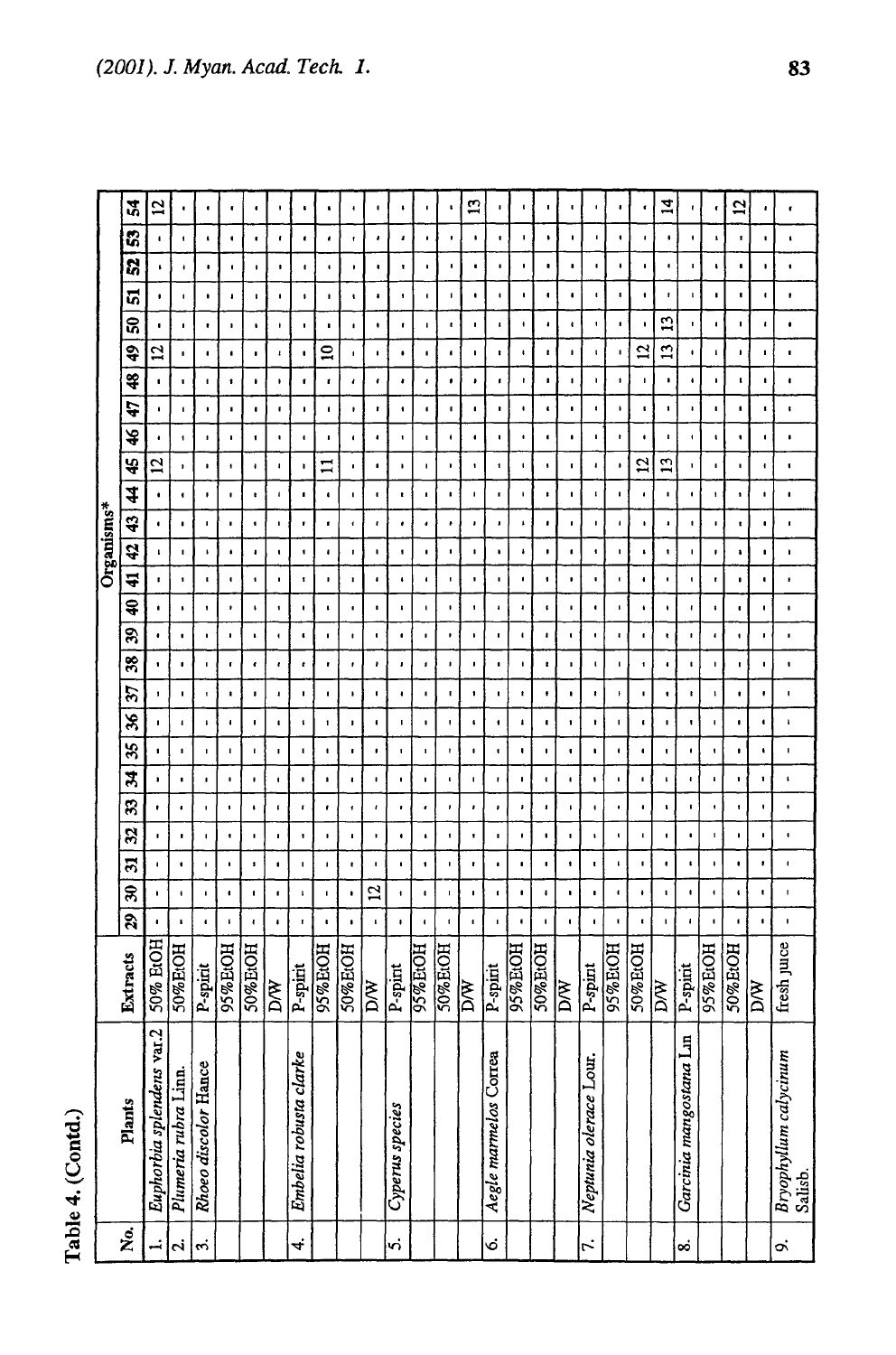$\overline{4}$ س  $\mathbf{v}$ No.  $\overline{ }$ Leucaena glauca Benth Euphorbia splendens var.2 Eugenia jambolara Lam. Quisqualis indica Linn Plants DW HOI<sub>H%56</sub>  $\mathbb{N}\mathbb{N}$ 50% EtOH  $MQ$ HOH%56 HOPI%S HOPI%0S HOIH%0S HOPEOH Extracts  $\mathbf{r}$  $\ddot{\phantom{0}}$  $\mathbf{I}$  $\ddot{\phantom{a}}$  $\bar{\phantom{a}}$  $\bar{\mathbf{r}}$  $\hat{\mathbf{r}}$  $\overline{\phantom{a}}$  $\overline{\mathbf{v}}$  $\ddot{\phantom{0}}$  $\overline{\phantom{a}}$  $\ddot{\phantom{1}}$  $\ddot{\phantom{a}}$  $\mathbf{I}$  $\mathbf{I}$  $\bar{1}$  $\mathbf{I}$  $\mathbf{I}$  $\mathbf{r}$  $\ddot{\phantom{1}}$  $\bar{1}$  $\bullet$  $\mathbf{I}$  $\mathbf{r}$  $\hat{\mathbf{r}}$  $\overline{5}$  $\hat{\mathbf{r}}$  $\blacksquare$  $\mathbf{I}$  $\ddot{\phantom{0}}$  $\blacksquare$  $\ddot{\phantom{0}}$  $\bullet$  $\mathbf{I}$  $\mathbf{r}$  $\bullet$  $\epsilon$  $\leftarrow$  $\mathbf{I}$  $\mathbf{I}$  $\bullet$  $\overline{\phantom{a}}$  $\mathbf{I}$  $\bar{\textbf{I}}$  $\bar{1}$  $\bar{\phantom{a}}$  $\bar{1}$  $\ddot{\phantom{1}}$  $\cdot$  $\bar{\phantom{a}}$  $\overline{u}$  $\blacksquare$  $\bar{\bar{1}}$  $\mathbf{r}$  $\bar{\phantom{a}}$  $\bar{\mathbf{r}}$ 23  $\mathbf{r}$  $\mathbf{r}$  $\ddot{\phantom{0}}$  $\mathbf{I}$  $\bullet$  $\bar{1}$  $\epsilon$  $\bar{t}$  $\pmb{\cdot}$  $\bar{1}$  $\overline{ }$  $\mathbf{r}$  $\bar{t}$  $\bar{\mathbf{r}}$  $\bullet$  $\mathbf{r}$  $\overline{z}$  $\overline{z}$  $\overline{1}$  $z_{5}$  $\overline{5}$  $\infty$ ă 5  $\overline{5}$ 5  $\infty$  $\overline{\mathbf{r}}$  $\mathbf{r}$  $\mathbf{r}$  $\ddot{\phantom{a}}$  $\ddot{\phantom{a}}$  $\mathbf{I}$  $\ddot{\phantom{a}}$  $\ddot{\phantom{a}}$  $\bullet$  $\hat{\textbf{r}}$  $\bullet$  $\overline{\alpha}$  $\hat{\mathbf{r}}$  $\ddot{\phantom{0}}$  $\hat{\textbf{r}}$  $\ddot{\phantom{1}}$  $\bar{\mathbf{r}}$  $\overline{0}$  $\bar{\phantom{a}}$  $\mathbf{r}$  $\overline{1}$  $\overline{L}$  $\overline{u}$  $\bar{\mathbf{r}}$  $\ddot{\phantom{a}}$  $\bar{1}$  $\overline{a}$  $\hat{\mathbf{r}}$  $\mathbf{I}$  $\hat{\mathbf{r}}$ π 21- $\mathbf{z}$ 9Č  $\overline{\mathcal{B}}$  $\overline{z}$  $\overline{\mathcal{S}}$ 22  $\vec{6}$  $\overline{5}$  $\overline{5}$  $\overline{\sigma}$  $\ddot{\phantom{0}}$  $\overline{\mathbf{5}}$  $\ddot{\phantom{0}}$  $\hat{\mathbf{r}}$  $\bar{\mathbf{r}}$  $\bar{1}$  $\mathbf{I}$  $\mathbf{I}$  $\ddot{\phantom{0}}$  $\mathbf{I}$  $\hat{\mathbf{r}}$ Organisms\*  $\mathbf{H}$  $\bar{\mathbf{r}}$  $\ddot{\phantom{1}}$  $\bullet$  $\bullet$  $\bar{\mathbf{r}}$  $\pmb{\cdot}$  $\bar{1}$  $\bullet$  $\bar{\mathbf{r}}$  $\overline{1}$  $\ddot{\phantom{a}}$  $\bar{1}$  $\mathbf{I}$  $\bar{\bar{t}}$ 15  $\mathbf{I}$  $\ddot{\phantom{0}}$  $\bar{t}$  $\overline{a}$  $14$  $\overline{5}$  $\overline{81}$ 5ť  $\overline{5}$  $\tilde{a}$  $\overline{1}$  $\overline{5}$  $\vec{\infty}$  $\pmb{\cdot}$  $\Xi$  $\overline{11}$ j,  $\mathbf{I}$  $\pmb{\cdot}$  $\mathbf{I}$  $\bar{\phantom{a}}$  $\cdot$  $\hat{\mathbf{r}}$  $\mathbf{I}$  $\blacksquare$  $\overline{a}$  $\mathbf{H}$  $\overline{\omega}$  $\ddot{\phantom{0}}$  $\overline{\phantom{a}}$ ត  $\mathbf{g}$  $\hat{\mathbf{r}}$  $\overline{4}$ 13  $\vec{5}$ 23- $\Xi$  $\overline{\mathrm{g}}$  $\overline{11}$  $\overline{z}$  $\overline{\mathcal{B}}$  $\overline{z}$  $|22\rangle$  $\overline{\omega}$ 5 5 ਰ  $\overline{5}$ ਸ਼  $\overline{a}$  $\mathbf{14}$  $\overline{4}$  $\overline{50}$  $\overline{a}$ ΩÎ  $\overline{u}$  $\bar{\mathbf{r}}$  $\overline{4}$  $\overline{a}$  $\overline{a}$  $\overline{5}$  $\overline{5}$  $\vec{u}$  $\vec{a}$  $\sharp$  $\vec{u}$  $\overline{\mathbf{z}}$  $\hat{\mathbf{r}}$  $\overline{5}$  $\vert$  $\overline{5}$ Ë  $\overline{\mathbf{z}}$ Ξ,  $\vec{u}$  $\mathbf{H}$  $\overline{\omega}$  $\overline{5}$  $\bar{\mathbf{r}}$  $\overline{5}$  $\mathbf{14}$  $\overline{z}$  $\overline{5}$ **ST**  $\overline{5}$  $\mathbf{14}$  $\overline{1}$  $\overline{1}$ 23  $\mathbf{r}$  $\overline{a}$ Z  $\overline{1}$  $\overline{5}$  $\vec{5}$  $\vec{a}$  $\overline{5}$  $\overline{1}$  $\overline{a}$  $\bar{\mathbf{r}}$  $\vec{u}$  $\overline{5}$  $\overline{5}$  $\overline{a}$ R,  $\overline{a}$  $\overline{5}$  $\overline{8}$  $\overline{\omega}$  $\bullet$ <u>ត</u>  $\bullet$  $\bar{\phantom{a}}$  $\bar{\mathbf{r}}$  $\hat{\mathbf{r}}$  $\bar{\textbf{t}}$  $\bar{\mathbf{r}}$  $\bar{\phantom{a}}$  $\bar{\mathbf{r}}$  $\blacksquare$  $\bar{\mathbf{r}}$  $\hat{\mathbf{r}}$ S.  $\vec{4}$  $\mathbf{z}$ ្អុ  $\overline{5}$  $\overline{5}$  $\ddot{\circ}$  $\overline{\omega}$ 27  $\overline{z}$  $\overline{5}$ 5  $\overline{4}$  $5\frac{1}{2}$  $\vec{a}$  $\overline{14}$  $51$  $\mathbf{H}$  $\overline{\mathbf{z}}$  $\overline{5}$  $\overline{4}$  $\overline{\omega}$  $\hat{\textbf{I}}$ 

# Table 5. Antibacterial activity of extracts (Mean zone diameter in mm)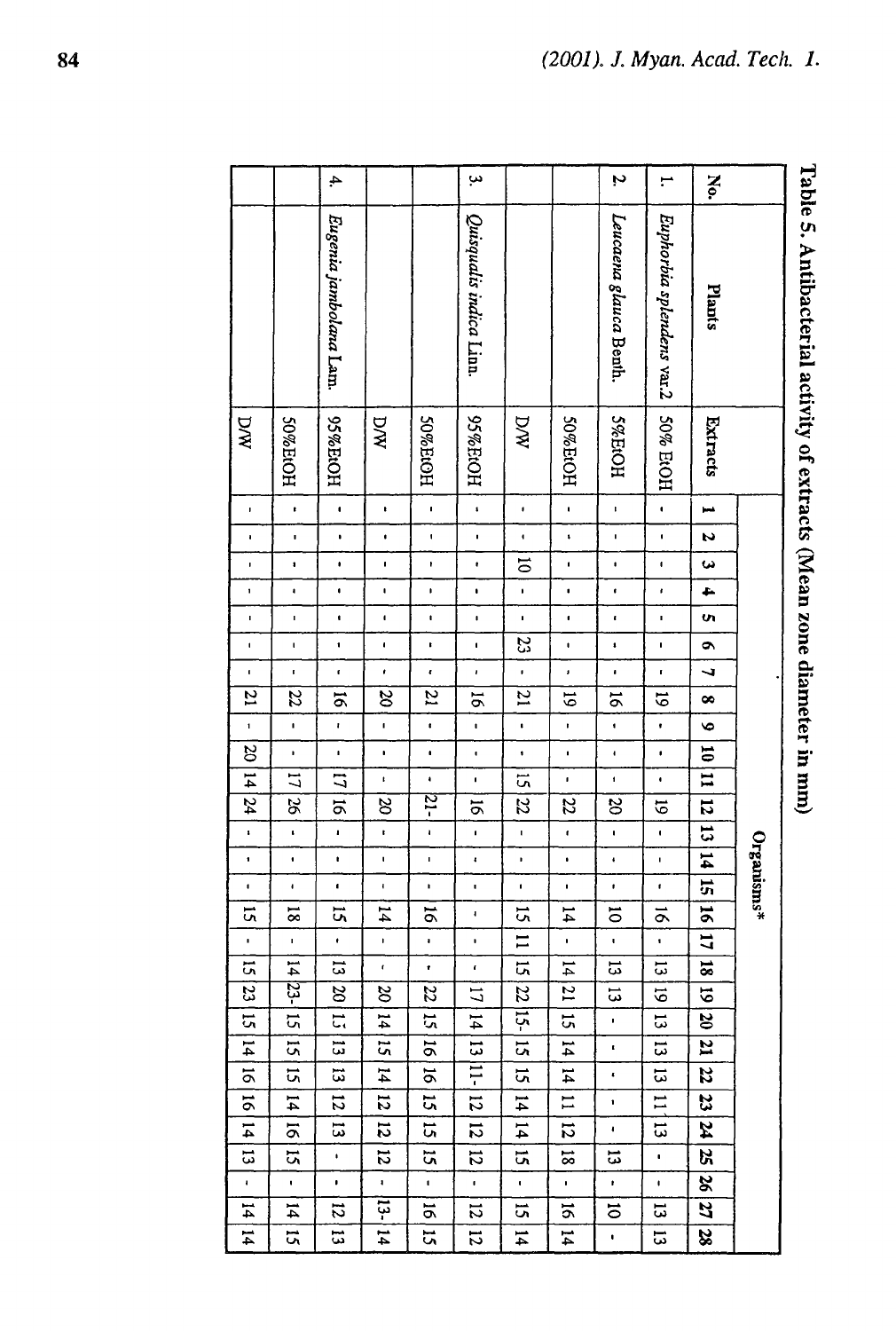| t      |
|--------|
| v<br>٦ |
| ¢      |
| é      |

−

|            | 54                 | $\Xi$                     | f.                      | $\overline{2}$       | $\vec{r}$            | $\mathbf{a}$            | $\overline{13}$      | $\overline{5}$       | $\overline{5}$         | $\mathbf{L}$         | 51                   |
|------------|--------------------|---------------------------|-------------------------|----------------------|----------------------|-------------------------|----------------------|----------------------|------------------------|----------------------|----------------------|
|            | S                  | $\bullet$                 | $\blacksquare$          | $\blacksquare$       | $\blacksquare$       | $\blacksquare$          | $\blacksquare$       | $\pmb{\epsilon}$     | $\bullet$              | $\blacksquare$       | ı                    |
|            | S,                 | ι.                        | $\blacksquare$          | $\pmb{\mathfrak{t}}$ | $\bullet$            | 1                       | ı.                   | $\blacksquare$       | $\bullet$              | $\pmb{\mathfrak{t}}$ | $\bullet$            |
|            | ត                  | $\blacksquare$            | $\blacksquare$          | ı                    | t.                   | ł.                      | $\blacksquare$       | $\bullet$            | $\bullet$              | ,                    | $\blacksquare$       |
|            | ទី                 | $\overline{2}$            | $\mathbf{1}$            | $\overline{5}$       | $\vec{r}$            | $\overline{a}$          | $\mathbf{u}$         | $\overline{a}$       | $\overline{a}$         | $\vec{z}$            | $\tilde{a}$          |
|            | \$                 | 51                        | $\overline{1}$          | $\tilde{a}$          | 4                    | $\overline{1}$          | $\overline{5}$       | $\vec{r}$            | $\overline{13}$        | $\frac{8}{10}$       | $\tilde{a}$          |
|            | \$                 | $\bullet$                 | f,                      | $\overline{1}$       | $\overline{c}$       | $\blacksquare$          | 51                   | $\mathbf{L}$         | ı                      | $\mathbf{L}$         | $\mathbf{H}$         |
|            | t)                 | ¢.                        | $\bullet$               | $\pmb{\mathsf{I}}$   | $\blacksquare$       | $\bullet$               | $\mathbf{r}$         | $\pmb{\mathsf{t}}$   | ı                      | $\blacksquare$       | $\pmb{\mathsf{L}}$   |
|            | $\frac{1}{2}$      | $\blacksquare$            | $\pmb{\mathfrak{r}}$    | $\blacksquare$       | $\blacksquare$       | $\pmb{\mathfrak{g}}$    | $\bullet$            | ı                    | $\ddot{\bullet}$       | $\pmb{\cdot}$        | ŧ.                   |
|            | 49                 | Ħ                         | $\mathbf{u}$            | 51                   | 15                   | $\vec{a}$               | $\mathbf{L}$         | $\overline{1}$       | $\vec{z}$              | $\tilde{a}$          | $\mathbf{5}$         |
|            | \$                 | $\blacksquare$            | $\blacksquare$          | $\pmb{\epsilon}$     | r                    | ı                       | $\pmb{\epsilon}$     | $\pmb{\cdot}$        | ı                      | $\blacksquare$       | ٠                    |
| Organisms* | 43                 | $\pmb{\epsilon}$          | ł.                      | $\pmb{\cdot}$        | $\pmb{\cdot}$        | ,                       | $\blacksquare$       | $\mathbf{I}$         | $\blacksquare$         | $\blacksquare$       | $\pmb{\mathsf{I}}$   |
|            | 42                 | ¢.                        | $\blacksquare$          | ı                    | ï                    | $\bullet$               | $\mathbf{I}$         | ı                    | $\bullet$              | $\blacksquare$       | 1                    |
|            | $\ddot{r}$         | ٠                         | ٠                       | $\pmb{\cdot}$        | $\pmb{\cdot}$        | ı                       | ł                    | $\bullet$            | $\blacksquare$         | $\pmb{\cdot}$        | ٠                    |
|            | Ş                  | $\pmb{\mathsf{I}}$        | ,                       | $\blacksquare$       | $\blacksquare$       | $\blacksquare$          |                      | $\bullet$            | $\pmb{\cdot}$          | $\blacksquare$       | ٠                    |
|            | æ                  | $\mathbf{I}$              | $\blacksquare$          | $\blacksquare$       | $\pmb{\mathfrak{g}}$ | $\pmb{\mathfrak{g}}$    | t                    | $\blacksquare$       | $\mathbf{I}$           | ı.                   | ٠                    |
|            | 38                 | $\blacksquare$            | $\pmb{\mathsf{I}}$      | $\bullet$            | ł                    | $\pmb{\mathfrak{g}}$    | $\blacksquare$       | $\mathbf{I}$         | ı                      | ŧ                    | $\blacksquare$       |
|            | 57                 | $\blacksquare$            | $\mathbf{I}$            | ł                    | t,                   | $\blacksquare$          | $\pmb{\mathfrak{g}}$ | $\pmb{\mathfrak{r}}$ | t.                     | $\blacksquare$       | $\pmb{\mathfrak{t}}$ |
|            | æ                  | $\blacksquare$            | ı                       | 13                   | 51                   | $\overline{a}$          | $\tilde{5}$          | 53                   | t                      | $\mathbf{14}$        | $\vec{z}$            |
|            | æ                  | $\blacksquare$            | $\bullet$               | $\mathbf{I}$         | ŧ                    | $\blacksquare$          | $\blacksquare$       | $\blacksquare$       | ï                      | $\pmb{\mathsf{I}}$   | $\blacksquare$       |
|            | द्र                | $\blacksquare$            | $\blacksquare$          | $\bullet$            | $\blacksquare$       | $\mathbf{t}$            | $\pmb{\mathfrak{g}}$ | $\pmb{\mathfrak{g}}$ | $\blacksquare$         | $\pmb{\epsilon}$     | $\pmb{\epsilon}$     |
|            | B                  | $\mathbf{t}$              | t                       | ¢,                   | ł.                   | ı                       | $\pmb{\cdot}$        | ı                    | ï                      | ŧ                    | $\pmb{\cdot}$        |
|            | $\boldsymbol{z}$   | $\pmb{\cdot}$             | ,                       | $\blacksquare$       | ı                    | ı                       | $\mathbf{I}$         | ı                    | $\mathbf{I}$           | $\mathbf{r}$         | ı                    |
|            | 23                 | $\blacksquare$            | $\mathbf{L}$            | 51                   | $\overline{c}$       | $\pmb{\cdot}$           | $\overline{5}$       | $\mathbf{a}$         | 12                     | $\overline{15}$      | $\overline{15}$      |
|            | R                  | $\vec{a}$                 | $\bullet$               | $\tilde{\mathbf{z}}$ | $\tilde{a}$          | <b>رن</b><br>م          | $\overline{a}$       | $\tilde{a}$          | IJ                     | 51                   | 51                   |
|            | 29                 | $\vec{r}$                 | ŧ                       | $\mathbf{L}$         | $\overline{5}$       | $\mathbf{I}$            | $\tilde{a}$          | $\vec{z}$            | $\overline{4}$         | $\overline{5}$       | $\tilde{L}$          |
|            | acts<br>Extra      | ErOH<br>50% ]             | HOH<br>95% <sub>E</sub> | 50%EtOH              | DW                   | 95%EtOH                 | 50% EIOH             | DЖ                   | 95%EtOH                | 50%EtOH              | DW                   |
|            | Plants             | Euphorbia splendens var.2 | Leucaena glauca Benth.  |                      |                      | Quisqualis indica Linn. |                      |                      | Eugenia jambolana Lam. |                      |                      |
|            | $\dot{\mathbf{z}}$ | $\overline{\phantom{a}}$  | $\mathbf{r}$            |                      |                      | $\vec{b}$               |                      |                      | 4.                     |                      |                      |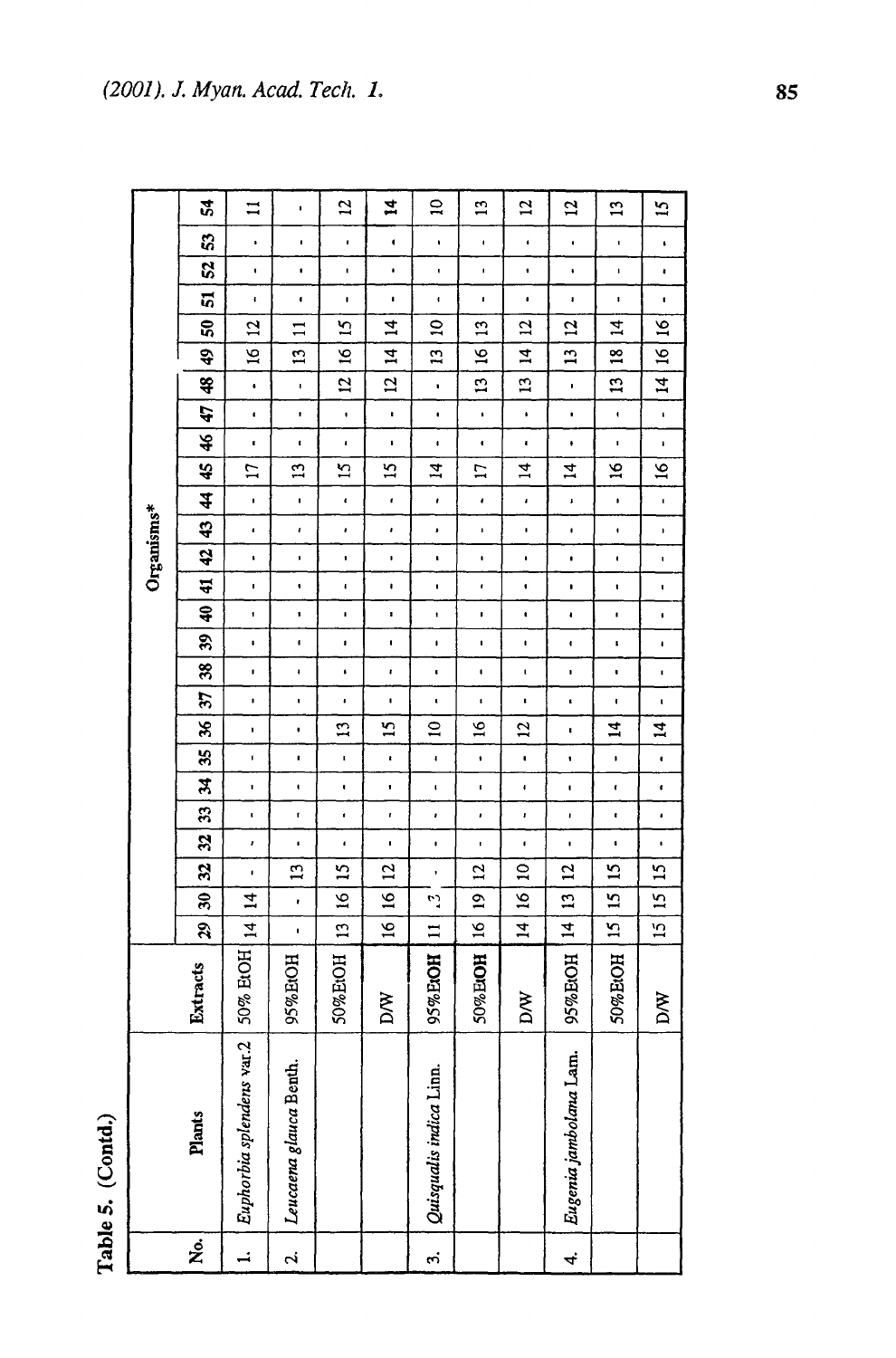| ò                      |                           |                         | ņ                        | 4                        | ب                        |                          |                        |           |                                                                               |  |
|------------------------|---------------------------|-------------------------|--------------------------|--------------------------|--------------------------|--------------------------|------------------------|-----------|-------------------------------------------------------------------------------|--|
| Shigella dysenteriae   | Shigella dysenteriae      | Shigella flexneri       | Shigella flexneri        | Shigella flexneri        | Shigella dysenteriae     | Shigella flexneri        | 1. Shigella boydill    | *mainsins |                                                                               |  |
| I-08 QTM               | MLD 23a-4                 | <b>P-11 CTM</b>         | <b>A-SH3ON</b>           | I-61 QTM                 | NOGH 43-4                | <b>MLD 26-5</b>          | <b>NOGH36-4</b>        |           | <b>AVC</b>                                                                    |  |
|                        |                           |                         |                          |                          |                          |                          | 9. Shigella boydill    |           | $\frac{23}{23}$ 13   14   16   14   13   14   14   15   15   15   21   24   - |  |
|                        |                           |                         |                          |                          |                          |                          |                        |           |                                                                               |  |
|                        |                           |                         |                          |                          |                          |                          |                        |           |                                                                               |  |
|                        |                           |                         |                          |                          |                          |                          |                        |           |                                                                               |  |
| 16. Vibrio cholerae 01 | 15. Vibrio cholerae 01    | 14. Vibrio cholerae 01  | 13. Shigella flexneri    | 12. Shigella dysenteriae | 11. Shigella dysenteriae | 10. Shigella flexneri    |                        |           |                                                                               |  |
|                        |                           |                         |                          |                          |                          |                          |                        |           |                                                                               |  |
|                        |                           |                         |                          |                          |                          |                          |                        |           |                                                                               |  |
|                        |                           |                         |                          |                          |                          |                          |                        |           |                                                                               |  |
| CD 24                  | CD 14                     | A 532                   | $ID-46$                  |                          |                          |                          |                        |           |                                                                               |  |
|                        |                           |                         |                          | NOGH 32-5                | <b>MLD 15-4</b>          | MLD 25-4                 | NOGH 41-5              |           |                                                                               |  |
|                        |                           |                         |                          |                          |                          |                          |                        |           |                                                                               |  |
|                        |                           |                         |                          |                          |                          |                          |                        |           |                                                                               |  |
|                        |                           |                         |                          |                          |                          |                          |                        |           |                                                                               |  |
|                        |                           |                         |                          |                          |                          |                          |                        |           |                                                                               |  |
|                        | 23. Staphylococcus aureus | 22. Vibro cholerae 0139 | 21. Vibrio cholerae 0139 | 20. Vibrio cholerae 013  | 19. Vibro cholerae 0139  | 18. Vibrio cholerae 0139 | 17. Vibiio cholerae 01 |           |                                                                               |  |
|                        |                           |                         |                          |                          |                          |                          |                        |           |                                                                               |  |
|                        |                           |                         |                          |                          |                          |                          |                        |           |                                                                               |  |
|                        |                           |                         |                          |                          |                          |                          |                        |           |                                                                               |  |
|                        |                           |                         |                          |                          |                          |                          |                        |           |                                                                               |  |
|                        | <u>ր</u> - ն              | A 525 - 1               | CD42                     | CD 39                    | CDS                      | 91 CD                    | $\mathop{\rm CD} 29$   |           |                                                                               |  |
|                        |                           |                         |                          |                          |                          |                          |                        |           | 14 - 16 14 16 16 17                                                           |  |
|                        |                           |                         |                          |                          |                          |                          |                        |           |                                                                               |  |
|                        |                           |                         |                          |                          |                          |                          |                        |           |                                                                               |  |

|                  |                           |          |                 |                      |                |                |                |                |                      |                 |                |                 |                | Organisms*     |                |                |                      |                    |                           |                |                     |                     |                      |               |    |
|------------------|---------------------------|----------|-----------------|----------------------|----------------|----------------|----------------|----------------|----------------------|-----------------|----------------|-----------------|----------------|----------------|----------------|----------------|----------------------|--------------------|---------------------------|----------------|---------------------|---------------------|----------------------|---------------|----|
| N <sub>o</sub> . | Plants                    | Extracts |                 | ţ.                   | ω              | 4              | U)             | $\bullet$      | J                    | œ               | $\bullet$      | $\overline{5}$  | نسا<br>مب      | $\mathbf{r}$   | ټنې            | $\mathbf{r}$   | <u>ົ</u> ກ           | $\tilde{\sigma}$   | 17                        | 18             | $\ddot{\circ}$      | 20                  | 21                   | 22            | 23 |
| ;−               | Euphorbia splendens var.2 | 50% EtOH | $\frac{6}{1}$   | 5                    | 5              | $\overline{5}$ | $\mathbf{I}$   | 5              | í,                   | $\overline{5}$  | $\vec{c}$      | $\overline{14}$ | $\mathbf{14}$  | ı,             | 5              | 5              | $\pmb{\cdot}$        | $\bullet$          | $\pmb{\epsilon}$          | 17             | $\mathbf{r}$        | $\tilde{\sigma}$    | 12                   | $\Xi$         | 17 |
| Ņ                | Leucaena glauca Benth.    | HOEP&20  | $\overline{5}$  | ť                    | ı.             | ı              | ı              | ¥              | 5                    | $\overline{5}$  | f,             | $\blacksquare$  | ı              | ί,             | $\overline{5}$ | <u>မ</u>       | ¢                    | ł.                 | ŧ,                        | 5              | ¢.                  | 13                  | π                    | ŧ,            | ٠  |
|                  |                           | HOPLE    | $\overline{21}$ | 5,                   | $\frac{14}{1}$ | $\frac{14}{1}$ | $\overline{1}$ | 12             | $\overline{8}$       | $\overline{5}$  | $\overline{4}$ | $\vec{5}$       | $\overline{9}$ | $\overline{a}$ | 5              | 22             | ¢                    | Ξ                  | ¢,                        | Ξ,             | 13                  | 5                   | $\tilde{\mathbf{u}}$ | 12            | 85 |
|                  |                           | DW       | $\overline{z}$  | u,                   | 5i             | ü              | $\overline{4}$ | $\frac{14}{1}$ | ä                    | 5               | $\frac{1}{4}$  | $\vec{0}$       | $\overline{5}$ | $\vec{c}$      | $\overline{z}$ | 22             | $\pmb{\mathfrak{g}}$ | ίú                 | $\mathbf{I}$              | Σ,             | <u>11</u>           | $\overline{4}$      | 14                   | $\mathbf{14}$ | 24 |
| ىب               | Quisqualis idica Linn.    | HOPT%56  | 17              | $\equiv$             | $\vec{a}$      | $\mathbf{I}$   | 12             | $\overline{5}$ | 12                   | $\overline{5}$  | $\overline{5}$ | $\equiv$        | $\vec{5}$      | f,             | $\overline{5}$ | 5              | ٠                    | $\overline{\circ}$ | $\mathbf{I}$              | $\vec{4}$      | ¥,                  | 13                  | $\overline{5}$       | <b>S</b>      | Ľ, |
|                  |                           | HOPPEROH | 22              | $\tilde{\mathbf{c}}$ | $\overline{5}$ | $\overline{5}$ | 5              | ū              | 5                    | $\overline{5}$  | 5              | $\overline{5}$  | 5              | $\overline{5}$ | $\overline{z}$ | $\overline{a}$ | ı.                   | 5                  | $\mathbf{I}_{\mathbf{I}}$ | 17             | ί,                  | 5                   | 5                    | 13            | 24 |
|                  |                           | DW       | $\frac{20}{ }$  | $\frac{14}{4}$       | <u>115</u>     | $\frac{1}{4}$  | $\vec{c}$      | 12             | 12                   | $\overline{5}$  | $\mathbf{14}$  | $\mathbf{14}$   | $\overline{5}$ | $\overline{5}$ | 20             | 20             | $\blacksquare$       | 12                 | $\mathbf{I}$              | 14             | $\Xi$               | $\overline{4}$      | 12                   | 51            | ರ  |
| 4.               | Eugenia jambolara Lam.    | HOIE%56  | $\frac{20}{1}$  | 5                    | $\vec{u}$      | $\vec{5}$      | $\overline{5}$ | 5              | $\ddot{\phantom{0}}$ | $\overline{12}$ | $\overline{5}$ | $\overline{14}$ | $\tilde{3}$    | $\overline{5}$ | $\overline{5}$ | ā              | ٠                    | $\blacksquare$     | ٠                         | 14             | ¢.                  | 13                  | $\overline{5}$       | 12            | 5  |
|                  |                           | 50 %EtOH | 33              | 5                    | $\overline{a}$ | <u>ដ</u>       | $\mathfrak{p}$ | $\overline{5}$ | 5                    | $\frac{14}{1}$  | 51             | C,              | 5              | 5              | 22             | 26             | ı.                   | $\sharp$           | $\blacksquare$            | $\overline{5}$ | $\overline{\omega}$ | $\overline{8}$      | 14                   | 13            | 24 |
|                  |                           | DW       | $\frac{23}{2}$  | $\overline{13}$      | $\frac{14}{1}$ | $\overline{5}$ | $\overline{5}$ | 4              | $\overline{\omega}$  | $\frac{14}{1}$  | $\frac{14}{1}$ | $\overline{a}$  | $\overline{a}$ | 51             | $\overline{z}$ | 24             | $\pmb{\mathsf{I}}$   | 14                 | $\mathbf{I}$              | $\overline{5}$ | $\overline{4}$      | $\overline{\sigma}$ | 5                    | 2             | 24 |

# Table 6. Antibacterial activity of extracts (Mean zone diameter in mm)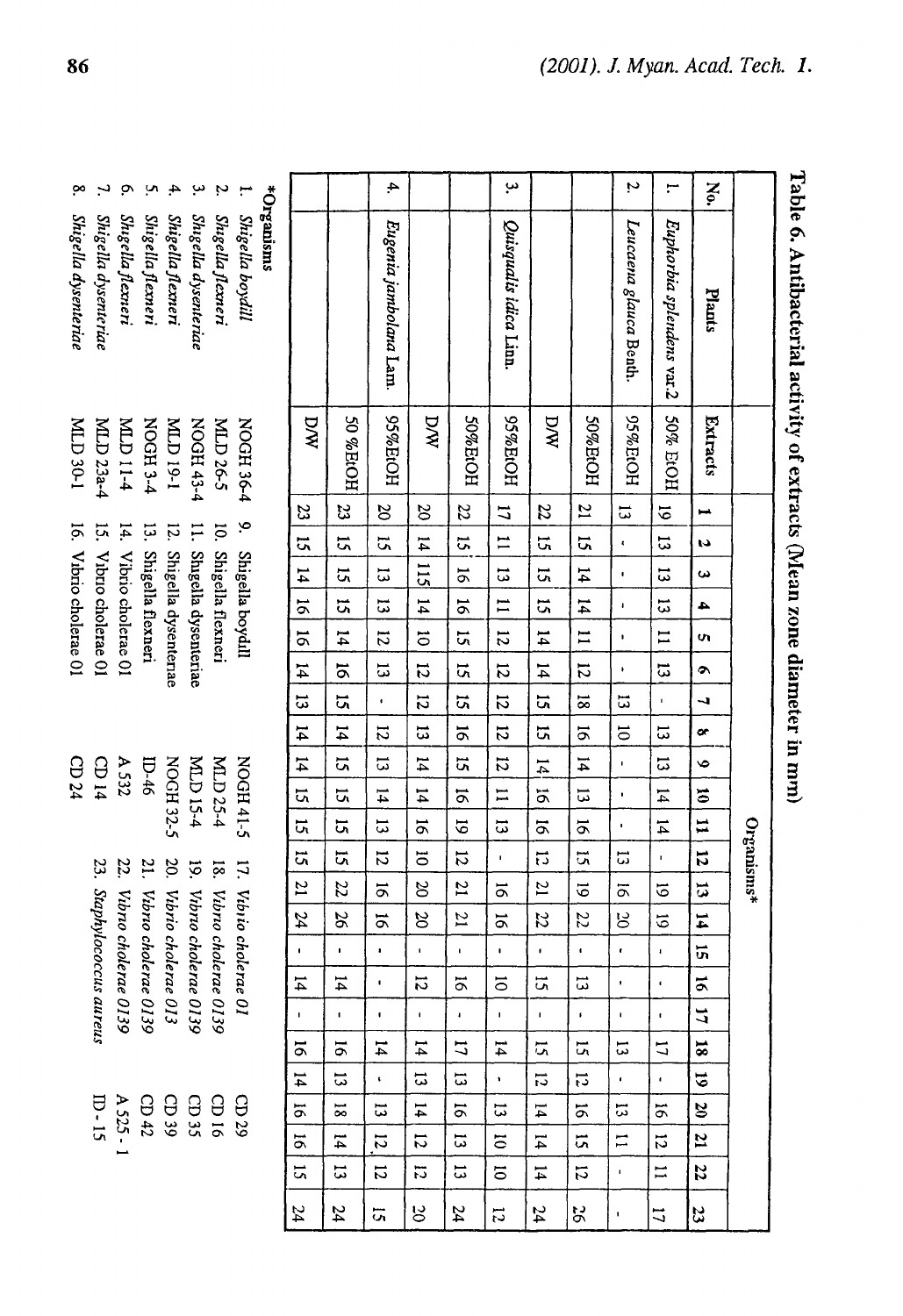| ֖֖֖֖֖֖֖֖֖֧֖ׅ֖ׅ֖֧֖֖֖֧ׅ֖֧֖֧֪֧ׅ֪֧֪֧ׅ֧֪֧֚֚֚֚֚֚֚֚֚֚֚֚֚֚֚֚֚֚֚֚֚֚֚֬֝֝֓֞֝֓֞֝֓֞֝֓֞֬֝֬֓֞֬֝֬֝֬֝֬                                                                                                                                                |
|--------------------------------------------------------------------------------------------------------------------------------------------------------------------------------------------------------------------------------------|
|                                                                                                                                                                                                                                      |
|                                                                                                                                                                                                                                      |
|                                                                                                                                                                                                                                      |
|                                                                                                                                                                                                                                      |
|                                                                                                                                                                                                                                      |
|                                                                                                                                                                                                                                      |
| ١                                                                                                                                                                                                                                    |
|                                                                                                                                                                                                                                      |
|                                                                                                                                                                                                                                      |
|                                                                                                                                                                                                                                      |
|                                                                                                                                                                                                                                      |
|                                                                                                                                                                                                                                      |
|                                                                                                                                                                                                                                      |
| <b>Contract of the Second Contract of the Contract of the Contract of the Contract of the Contract of the Contract of the Contract of the Contract of the Contract of the Contract of the Contract of the Contract of the Contra</b> |
|                                                                                                                                                                                                                                      |
|                                                                                                                                                                                                                                      |
|                                                                                                                                                                                                                                      |
|                                                                                                                                                                                                                                      |
|                                                                                                                                                                                                                                      |
|                                                                                                                                                                                                                                      |
| .<br>1                                                                                                                                                                                                                               |
|                                                                                                                                                                                                                                      |
|                                                                                                                                                                                                                                      |
| i                                                                                                                                                                                                                                    |
|                                                                                                                                                                                                                                      |
|                                                                                                                                                                                                                                      |
| j                                                                                                                                                                                                                                    |
| ı                                                                                                                                                                                                                                    |
|                                                                                                                                                                                                                                      |
|                                                                                                                                                                                                                                      |

|            | Table 7. Minimum inhibitory concentration of extracts (mg/ml) |                                                                                                                      |                                                                                                         |   |    |   |                                                   |    |   |   |              |   |                |              |                    |               |                     |   |    |               |                  |                |                                     |  |
|------------|---------------------------------------------------------------|----------------------------------------------------------------------------------------------------------------------|---------------------------------------------------------------------------------------------------------|---|----|---|---------------------------------------------------|----|---|---|--------------|---|----------------|--------------|--------------------|---------------|---------------------|---|----|---------------|------------------|----------------|-------------------------------------|--|
|            |                                                               |                                                                                                                      |                                                                                                         |   |    |   |                                                   |    |   |   |              |   |                | Organisms*   |                    |               |                     |   |    |               |                  |                |                                     |  |
| ż          | Plants                                                        | Extracts                                                                                                             |                                                                                                         | Ń | ್ಲ | 4 | LΩ,                                               | ۱o | r | œ | $\bullet$    | ຊ | $\overline{a}$ | $\mathbf{a}$ | $\ddot{a}$         | 5<br>$\sharp$ | $\tilde{a}$         | Ħ | 28 | $\mathbf{a}$  | $\boldsymbol{z}$ | $\overline{a}$ | 22                                  |  |
| $\ddot{ }$ | Euphorbia splendens var.1                                     | 50% BrOH [0.63]5.00] 0.63]0.00]10.00[0.00]2.50] 0.63]1.25 [10.00]0 63]2.50]1 25 [25] >5 [1 25] >5                    |                                                                                                         |   |    |   |                                                   |    |   |   |              |   |                |              |                    |               |                     |   |    | $1.25 \, > 5$ |                  |                | 1.25 2.50 1.25                      |  |
| Ń          | Leucaena glauca Benth.                                        | 95% ExOH  5.00  0.00  0.00  0.00  0.00  0.00  0.00  0.00  0.00  5.00  5.0  5.0  5.0  5.00  5.00  5.00  0.00  0.00    |                                                                                                         |   |    |   |                                                   |    |   |   |              |   |                |              |                    |               |                     |   |    |               |                  |                |                                     |  |
|            |                                                               | 50%B:OH  0.63 2.50 1.25 2.50 2.50 2.50 5.00  2.50 5.00 2.50 5.00 2.50 2.50 >10                                       |                                                                                                         |   |    |   |                                                   |    |   |   |              |   |                |              |                    |               | $\overline{10}$     |   |    |               |                  |                | >10 5.00 10 00 00 50 2 50 2 50 2 50 |  |
|            |                                                               | <b>NV</b>                                                                                                            | 0.69 1.25 0.69 1.25 1.25 5 00  1.25 1 25 1 25 2.50 1 25 2.50 1 25 >10 1.25 >10 2.50 5 00 1.25 2.50 2.50 |   |    |   |                                                   |    |   |   |              |   |                |              |                    |               |                     |   |    |               |                  |                |                                     |  |
| 5.         | Quisqualis idica Linn.                                        | 95%BtOH [1.25]2 50[1.25]5.00[5.00[5.00]5.00]1.25]2.50[5.00[5.00]5.00[1.25]1.25] 10 [5.00[>10]2 50]10002.50[5.00]2.50 |                                                                                                         |   |    |   |                                                   |    |   |   |              |   |                |              |                    |               |                     |   |    |               |                  |                |                                     |  |
|            |                                                               | 50% ErOH [0.63 0.63 0.63 1.25 1.25 1.25 2.50  063 1.25 1.25 0.63 1.25 0.63 2.63  10 [2.50  10 [2.50 2.50 2.50 0.63   |                                                                                                         |   |    |   |                                                   |    |   |   |              |   |                |              |                    |               |                     |   |    |               |                  |                |                                     |  |
|            |                                                               | <b>MX</b>                                                                                                            |                                                                                                         |   |    |   |                                                   |    |   |   |              |   |                |              |                    |               |                     |   |    |               |                  |                |                                     |  |
| 4          | Eugenia jambolana Lam.                                        | 95%EtOH                                                                                                              | 1.251.25                                                                                                |   |    |   | $1.252.50250250250112512525011252520112511251210$ |    |   |   |              |   |                |              |                    |               |                     |   |    |               |                  |                | 10 >10 1.25 5.00 2.50 2.50 1.25     |  |
|            |                                                               | 50 %EtOH 0.63 1.25 1.25 1.25 1.25 1.25 1.25                                                                          |                                                                                                         |   |    |   |                                                   |    |   |   | 1251.251.251 |   |                |              | 1.25 2.50 1.25 1.5 |               | $\overline{a}$<br>ຊ |   |    |               |                  |                | 10 2 50 5 00 2 50 2 50 2 50         |  |
|            |                                                               | DW                                                                                                                   | $0.63$   1.25                                                                                           |   |    |   |                                                   |    |   |   |              |   |                |              |                    | $\Xi$         | $\mathbf{a}$        |   |    |               |                  |                | 10 2.50 5.00 2.50 5.00 1.25         |  |

| *Organisms | Shigella | Shigella. | Shigella | Shigella. | Shıgella. | Shigella <sub>.</sub> | Shigella | Shigella |
|------------|----------|-----------|----------|-----------|-----------|-----------------------|----------|----------|
|            | ÷        |           | ຕໍ       | 4         | vi        | ۰                     | Ŀ,       | ∞        |

| $\frac{1}{2}$        |           |                          |  |
|----------------------|-----------|--------------------------|--|
| Shigella boydii      | VOGH 36-4 | 9. Shigella boydu        |  |
| Shigella flemen      | VILD 26-5 | 10. Shigella flexneri    |  |
| Shigella dysenteriae | NOGH43-4  | 11. Shigella dysenteriae |  |
| Shigella flexneri    | MLD 19-1  | 12 Shigella dysenteriae  |  |
| Shigella flexneri    | NOGH 3-4  | 13. Shigella flexneri    |  |
| Shigella flexneri    | MLD 11-4  | 14. Vibrio cholerae 01   |  |
| Shigella dysenteriae | MLD 23a-4 | 15 Vibrio cholerae 01    |  |
| Shigella dysenteriae | MLD 30-1  | 16. Vibno cholerae 01    |  |
|                      |           |                          |  |

| <b>IOGH 41-5</b> | 17. Vibno cholerae  |
|------------------|---------------------|
| ILD 25-4         | 18. Vibro cholerae  |
| LD 15-4          | 19. Vıbrio cholerae |
| <b>IOGH 32-5</b> | 20. Vibrio cholerae |
| $6 - 46$         | 21. Vibno cholerae  |
| 532              | 22. Vıbno cholerae  |
| 14               |                     |
| 24               |                     |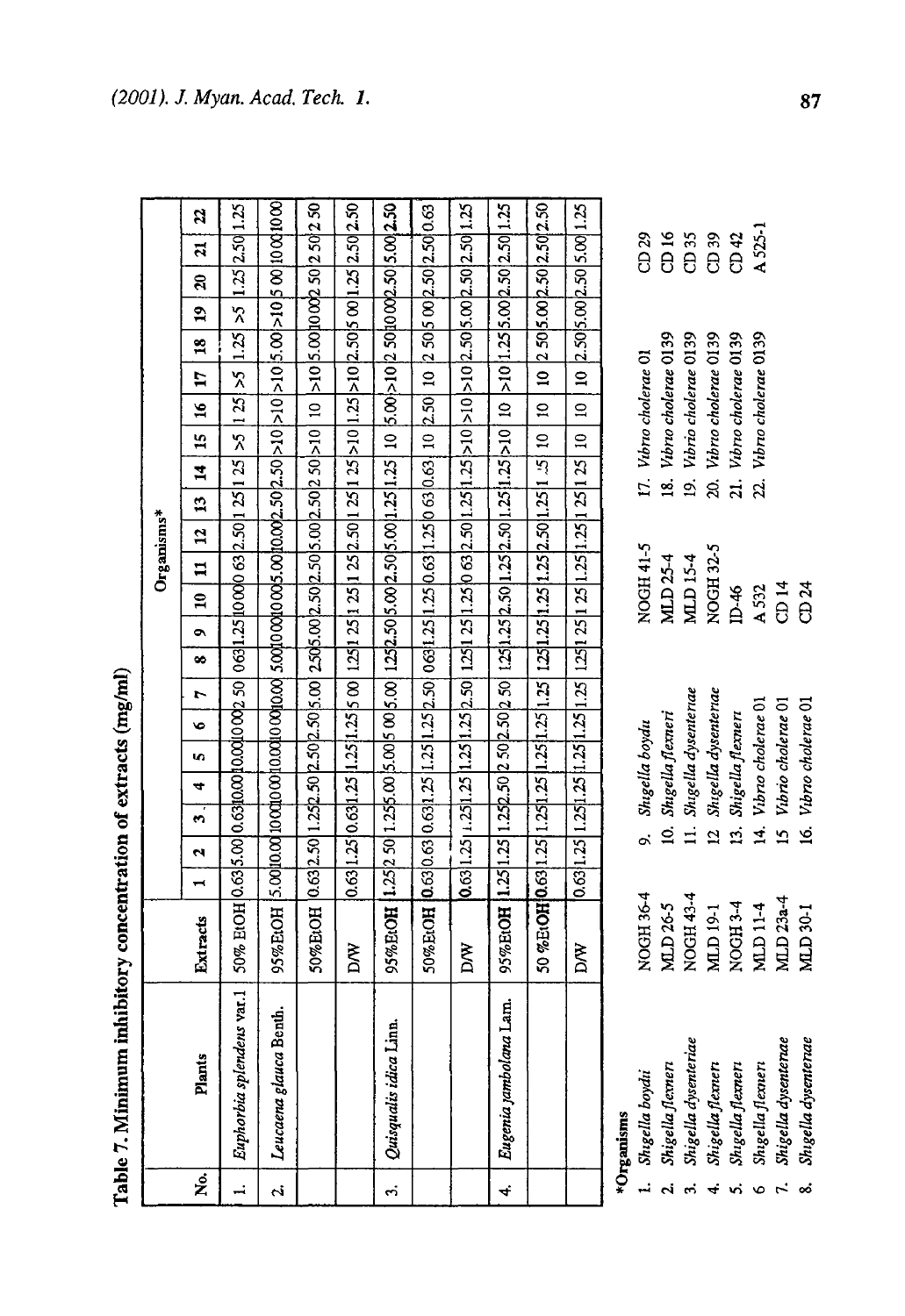activity on a variety of bacteria strains. Therefore in this screening test, plants found to possess bactericidal activity can be attributed to the presence of polar substances. This finding is supported by the fact that subsequent test conducted with water and 50% ethanol extracts reveal a comparatively more pronounced activity.

The minimum inhibitory concentration (MIC) corresponding to the four plants which showed pronounced antibacterial activity are presented in Table 7.

As can be seen in Table 7, it was found that *Shigella* species were inhibited at lower concentrations than *Vibrio* species by **the** four antibacterially active plant extracts.

From this investigation, it can be deduced that four *plants (Eugenia jambolana, Quisqualis indica, Leucaena glauca, and Euphorbia splendens* var. 1) which showed significant activity against a wide spectrum of bacteria will also be effective in the treatment of dysentery and diarrhoea, where as other eight plants could have limited curing properties. It can also be concluded that our findings showed no significant discrepancies against the claims of traditional medicine, except for one plant, *Aegle inannelos* which showed no significant activity against the tested strains of microorganisms.

### **References**

Ashin Nagathein 1971, 1972,1973, 1976): *Pon Pya Say Ah Bea* Danvol 14 *(Myanmar version)* Mingalar Press, Yangon.

Cruickshank, R., Duguid, J.P., Marmior, B.P and Swain, R.H.A. (1975): *Medical Microbiology.* pp 196-203. Churchill Livingstone Ltd., London.

Finegold, S.M., Martin, W.J (1982): *Diagnostic Microbiology*, pp- 542-545. The C.V. Mosby Co., London.

Finegold, S.M., Martin, W.J. and Scott, E.G. 1978). *Diagnostic Microhiology.* pp- 398-39 . The C.V. Mosby Co., London.

Galvez, J. et.al (1992) : Antidiarrhoeic activity of Euphorbia hirta extract and isolation of an active flavonoid constituent. *Planta Med.*59, 333-335.

Kirtiker, K.R. and Basu, B.D. (1975): *Indian Medicinal plants*. 1-4. International Book distributors and Sellers Ltd., Dehra Dun.

Mar Mar Nyein, Chit Maung. Mya Bwin and Tha. S.J. (1991): *In-vitro* testing of various indigenous plant extracts on human pathogenic bacteria. *Myanmar Hlth. Sci. Res. J.*, 3, 89-99.

*Tin Myo Ngway.(1972): Medicinal Plants of Burma.* **1.** Rangoon University Press, Higher Education, Ministry of Education, Burma.

Wee Yeow Chin and Hsuan Keng (1990): An *Illustrated Dictionary of Chinese Medicinal Herbs.* **Time Edition** Pte Ltd., Singapore.